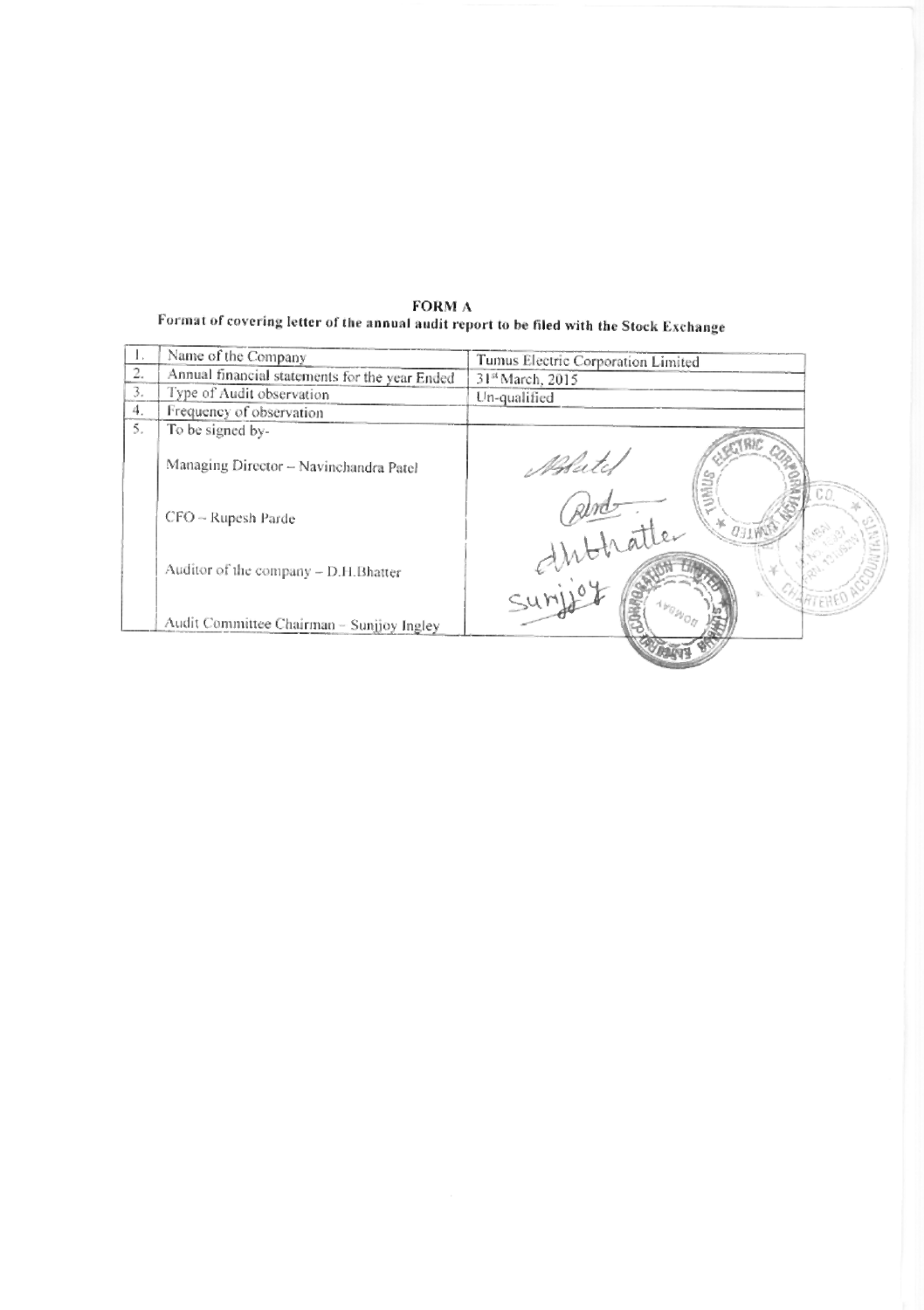# TUMUS ELECTRIC CORPORATION LIMITED (CIN L31300MP1973PLC001186) 42nd ANNUAL REPORT - YEAR ENDED 31ST MARCH, 2015

# COMPANY INFORMATION

# BOARD OF DIRECTORS

Navinchandra Patel, Managing Director Rupesh Parde, Director Sunjjoy Ingley, Independent Director Kamrunnisa Khan, Independent Director

# KEY MANAGERIAL PERSONNEL

Navinchandra Patel, Managing Director Rupesh Parde, Chief Financial Officer Manish Mourya, Company Secretary & Compliance Officer

# **CONTACT**

REGISTERED OFFICE - P.O. Chorhata, Rewa, Distt-Rewa, Madhya Pradesh – 486006 CORPORATE OFFICE - 1207/A P J Towers, Dalal Street, Fort, Mumbai – 400001 Telephone Nos.: 022-22721981/ Fax No.: 022-22722451 E-mail: compliance.tumus@gmail.com Website: www.tumuselectric.com

# REGISTRAR AND SHARE TRANSFER AGENTS

Purva Sharegistry (I) Pvt Ltd 9, Shiv Shakti Industrial Estate, J.R. Boricha Marg, Lower Parel (E), Mumbai – 400011 Telephone Nos.:91-22-23012518 Fax No.: 91-22-2301 2517 E-mail: busicomp@gmail.com Website: www.purvashare.com

> BANKERS Bank of India, Stock Exchange Branch, Fort, Mumbai 400 001

# STATUTORY AUDITORS

Bhatter & Co., Chartered Accountants 307, Tulsiani Chambers, Nariman Point, Mumbai – 400021

# INTERNAL AUDITORS

M/s. R. Jaitlia & Co., Chartered Accountants 408, Manish Chambers, Sonawala Road, Opp. Hotel Karan Palace, Goregoan (E), Mumbai – 400063

> SECRETARIAL AUDITORS Sonam Jain, Practicing Company Secretary, Mumbai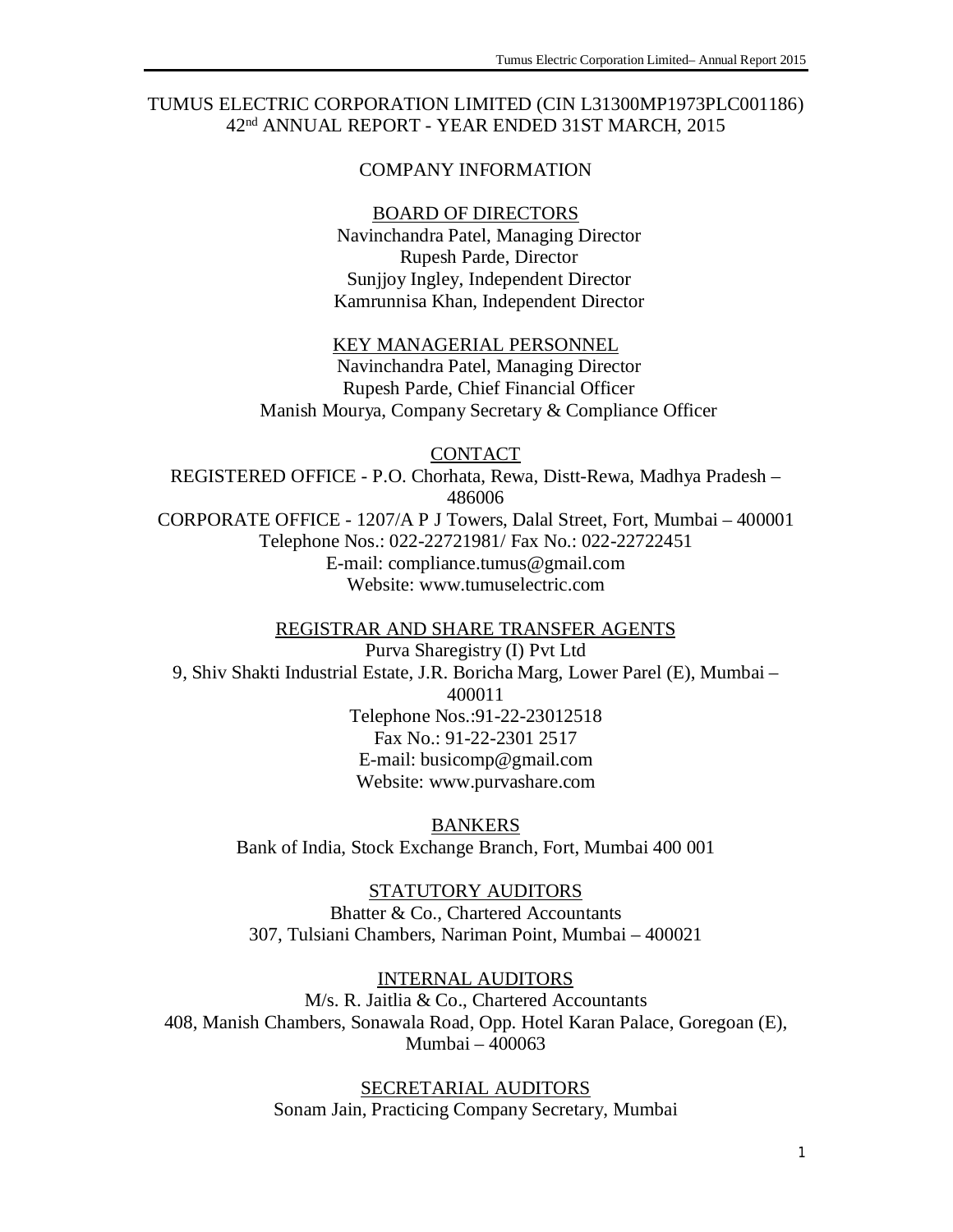### DIRECTORS' REPORT

To the Members Tumus Electric Corporation Limited

Your Company's Directors are pleased to present the 42<sup>nd</sup>Annual Report of the Company, along with Audited Accounts, for the Financial Year ended 31st March, 2015.

### **Financial Performance**

A summary of the Company's financial performance during the financial year:

|                                      |            | (in Rs. lakh) |
|--------------------------------------|------------|---------------|
| <b>Particulars</b>                   | FY 2014-15 | FY 2013-14    |
| Total revenue including other income | 0.43       |               |
| <b>Total Expenditure</b>             | 37.90      | 0.54          |
| Profit / $(Loss)$ before tax         | (37.47)    | (0.54)        |
| Tax Expenses                         |            |               |
| Profit / $(Loss)$ after tax          | (37.47)    | (0.54)        |
| <b>EPS Weighted Average</b>          |            |               |
| -Basic                               | (6.50)     | (0.10)        |
| -Diluted                             | (6.50)     | (0.10)        |

### **Operations Overview**

During the year under review, there was no business activity carried on by the Company. Your Directors are making every possible efforts for revival of functions of the Company and are hopeful that the Company will soon commence its business activity in the coming years.

### **Dividend**

Your Directors do not recommend any dividend for the period under review due to losses made by the Company.

#### **Transfer to Reserve**

The Company has transferred Rs. Nil to Reserves for the financial year ended 31<sup>st</sup> March, 2015.

### **Share Capital**

Authorized share capital of the Company was increased from Rs.1 Crore to Rs.2 Crore on 29<sup>th</sup> September, 2014. Your Company allotted shares on right basis to existing shareholders in the ratio of 9 Equity shares for every 10 held in its Board meeting dated 9<sup>th</sup> February, 2015. Thus, at present the paid up share capital of the Company is Rs. 97,32,750/-

### **Material changes and Commitments**

There are no material changes and or commitments affecting the financial position of the Company, between the end of the financial year, i.e. 31<sup>st</sup> March, 2015 and the date of the report.

### **Extract of annual return**

As provided under Section 92(3) of the Act, the extract of annual return is given in **Annexure I** in the prescribed Form MGT-9, which forms part of this report.

#### **Number of meetings of the Board**

Nine meetings of the Board were held during the year on 30<sup>th</sup> May, 2014, 25<sup>th</sup> June, 2014, 15<sup>th</sup> July, 2014, 14<sup>th</sup> August, 2014, 28<sup>th</sup> August, 2014, 17<sup>th</sup> October, 2014, 12<sup>th</sup> December, 2014, 30<sup>th</sup> January, 2015 and 9<sup>th</sup> February 2015.

The provisions of Companies Act, 2013 and Listing Agreement were adhered to while considering the time gap between two meetings.

### **Directors Responsibility Statement**

To the best of knowledge and belief and according to the information and explanation obtained by them, your Directors make the following statement in terms of Section 134(3)(c) of the Companies Act, 2013:

That in the preparations of the annual accounts, the applicable Accounting Standards have been followed along with proper explanation relating to material departures;

That they have selected such accounting policies and applied them consistently and made judgements and estimates that are reasonable and prudent so as to give a true and fair view of the state of affairs of the Company at the end of the financial year and of the loss of the Company for that period;

That they have taken proper and sufficient care for the maintenance of adequate accounting records in accordance with the provisions of the Act for safeguarding the assets of the Company and for preventing and detecting fraud and other irregularities; That they have prepared the annual accounts on a going concern basis;

That they have laid down internal financial controls to be followed by the Company and such internal financial controls are adequate and operating effectively;

That they have devised proper systems to ensure compliance with the provisions of all applicable laws and that such systems were adequate and operating effectively.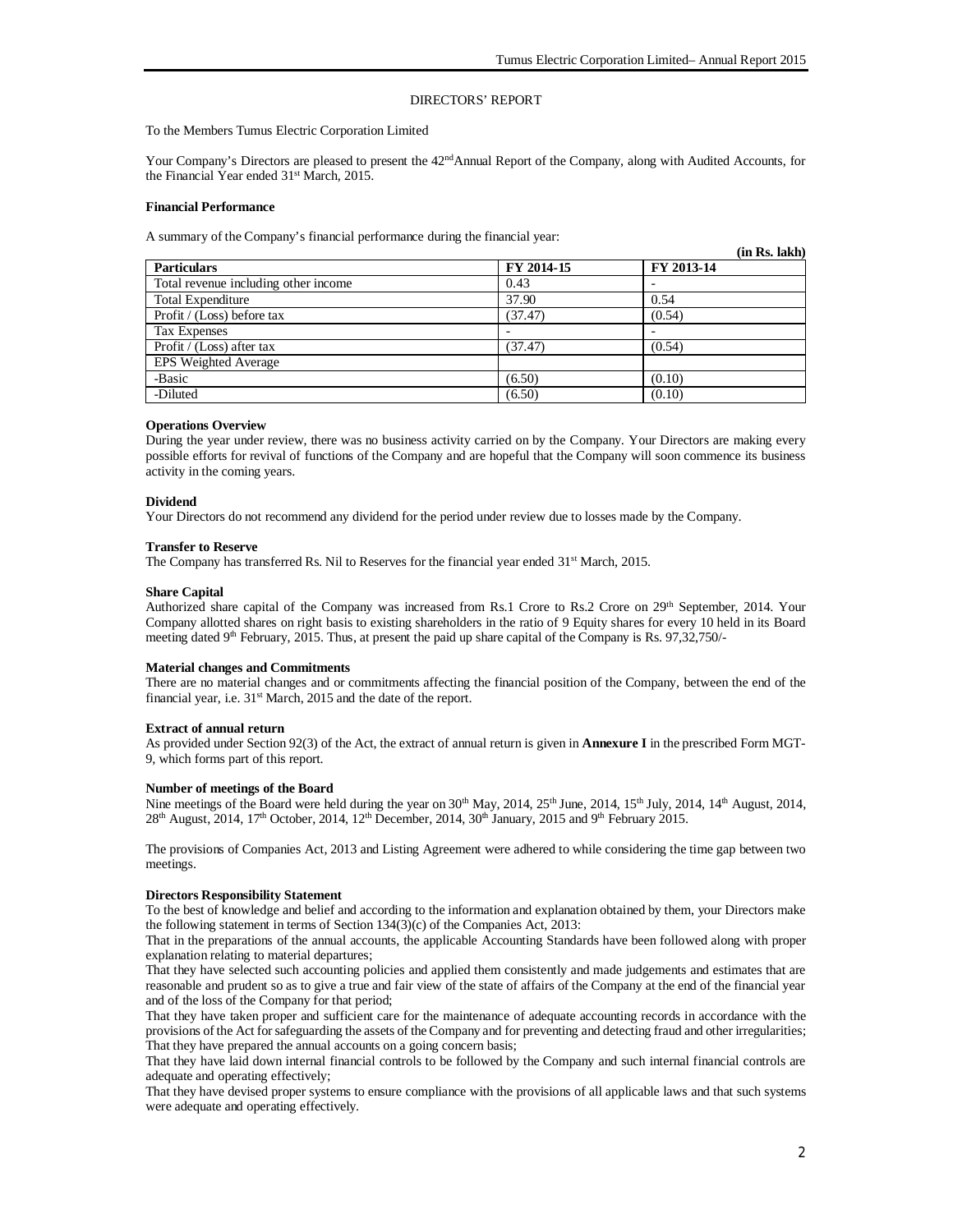Based on the framework of internal financial controls and compliance systems established and maintained by the Company, work performed by the internal, statutory and secretarial auditors and external consultants and the reviews performed by management and the relevant board committees, including the audit committee, the Board is of the opinion that the Company's internal financial controls were adequate and effective during the financial year 2014-15.

### **Particulars of loans, guarantees and investments**

The particulars of loans, guarantees and investments have been disclosed in the financial statements

### **Internal control systems and their adequacy:**

Pursuant to section 138 of the Companies Act, 2013 and rules made thereunder, the Company has appointed M/s. R. Jaitlia & Co., Chartered Accountants as Internal Auditors on 28th May, 2015 to conduct Internal Audit of records and documents of the Company for the financial year 2014-15. The internal auditors of the Company checks and verifies the internal control and monitors them in accordance with policy adopted by the Company. Even through this non production period the Company continues to ensure proper and adequate systems and procedures commensurate with its size and nature of its business.

#### **Related Party Transactions**

All Related Party Transactions that were entered into during the financial year were on arm's length and were in the ordinary course of business and that the provisions of Section 188 of the Companies Act, 2013 are not attracted. The Audit Committee has granted omnibus approval for Related Party Transactions stated in Annexure II as per the provisions and restrictions contained in the Companies Act, 2013.

### **Board evaluation**

The Board of Directors has carried out an annual evaluation of its own performance, Board committees and individual directors pursuant to the provisions of the Act. The performance of the Board was evaluated by the Board after seeking inputs from all the directors on the basis of the criteria such as the Board composition and structure, effectiveness of Board processes, information and functioning, etc. The performance of the committees was evaluated by the Board after seeking inputs from the committee members on the basis of the criteria such as the composition of committees, effectiveness of committee meetings, etc. The Board and the Nomination and Remuneration Committee ("NRC") reviewed the performance of the individual directors on the basis of the criteria such as the contribution of the individual director to the Board and committee meetings like preparedness on the issues to be discussed, meaningful and constructive contribution and inputs in meetings, etc. In a separate meeting of independent Directors, performance of non-independent directors, performance of the Board as a whole and performance of the Chairman was evaluated, taking into account the views of executive directors and non-executive directors. The same was discussed in the Board meeting that followed the meeting of the independent Directors, at which the performance of the Board, its committees and individual directors was also discussed.

### **Energy Conservation Measures, Technology Absorption and R & D Efforts and Foreign Exchange Earnings and Outgo**

In view of the nature of activities carried on by the Company, the requirements for disclosure in respect of Conservation of Energy, Technology Absorption, in terms of the Companies (Disclosure of Particulars in the Report of Board of Directors) Rules, 1988 are not applicable to the Company. However the Company takes all possible efforts towards energy conservation. The requirement for disclosure with regard to technology absorption does not apply to the Company as the activities in which the Company operates does not require any technology.

During the period under review the Company has earned Foreign Exchange of **'NIL'** and incurred the Foreign Exchange outgo of **'NIL'**.

#### **Risk Management**

The Company has devised and implemented a mechanism for risk management and has developed a Risk Management Policy. The Policy provides for constitution of a Risk Committee, which will work towards creating a Risk Register, identifying internal and external risks and implementing risk mitigation steps. The Committee will, on a periodic basis, provide status updates to the Board of Directors of the Company.

#### **Auditors**

### **Statutory Auditors**

Pursuant to Section 139 of the Companies Act, 2013, M/s. Bhatter and Co., Chartered Accountants, were appointed as the Auditors of the Company for a period of five years from the conclusion of the 41<sup>st</sup> Annual General Meeting. In terms of Section 139 of the Companies Act, 2013 members need to ratify its appointment at the ensuing Annual General Meeting.

The observations made in the Auditors report read together with the relevant notes thereon, are self-explanatory and hence do not call for any comments under Section 134 of the Companies Act, 2013.

### **Internal Auditors**

Pursuant to section 138 of the Companies Act, 2013 and rules made thereunder, the Company has appointed M/s. R. Jaitlia & Co., Chartered Accountants as Internal Auditors on 28<sup>th</sup>May, 2015 to conduct Internal Audit of records and documents of the Company for the financial year 2014-15.

### **Secretarial Audit**

Pursuant to the provisions of Section 204 of the Companies Act, 2013 and rules made thereunder, the Company has appointed Ms. Sonam Jain, Practicing Company Secretary, as Secretarial Auditor on 28<sup>th</sup> May, 2015 to conduct Secretarial Audit of records and documents of the Company for the financial year 2014-15. The Secretarial Audit Report confirms that the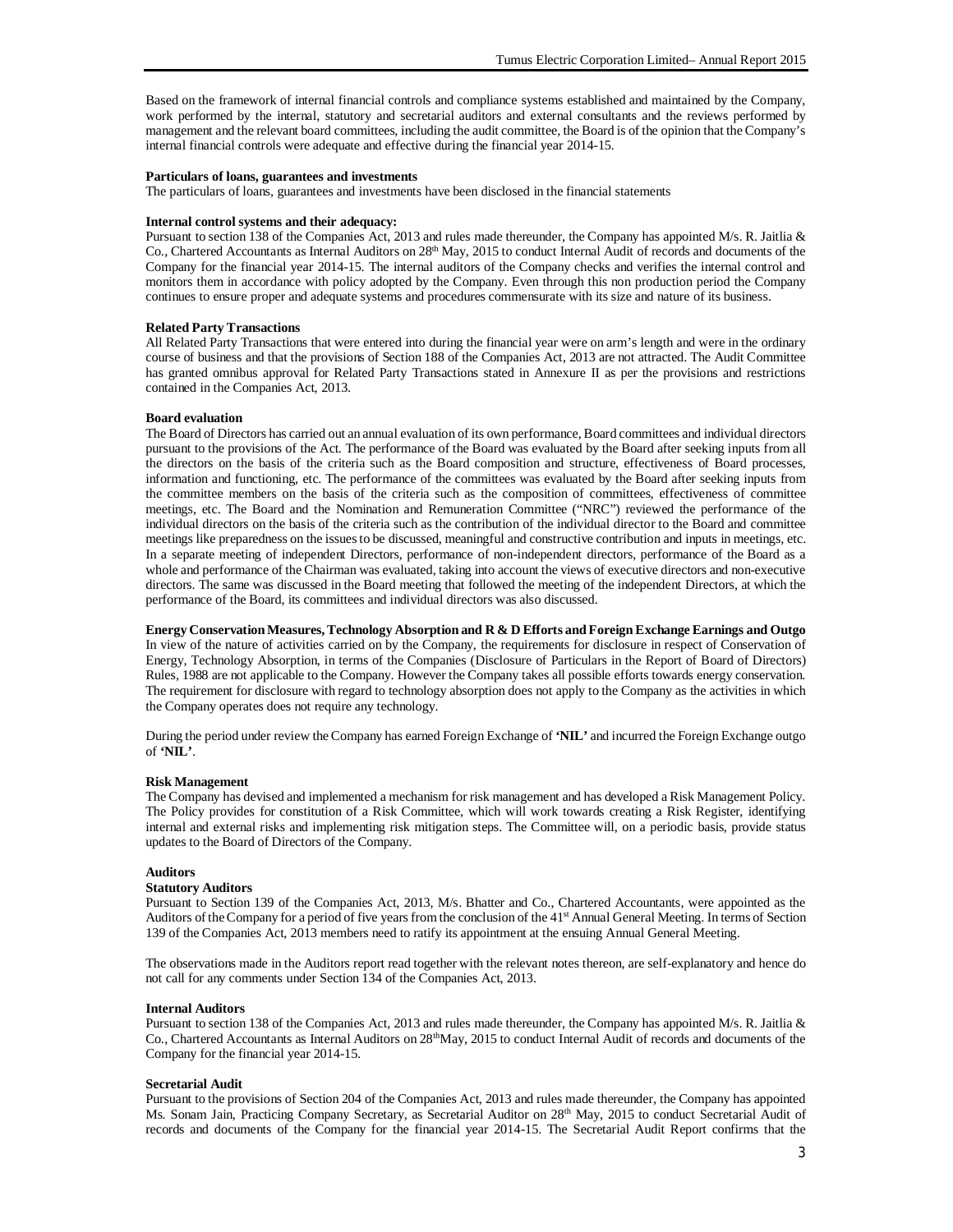Company has generally complied with the provisions of the Act, Rules, Regulations, Guidelines etc and there is no secretarial audit qualification for the year under review.

The Secretarial Audit Report is included as Annexure – III and forms an integral part of this report.

### **Corporate Governance**

Since the company does not have paid up equity share capital exceeding Rs.10 crore and/or Net Worth exceeding Rs.25 crore, as on the last day of the previous financial year, i.e.  $31<sup>s</sup>$  March 2014, the company has availed of exemption with compliance with clause 49 of Listing Agreement as per the option granted vide SEBI Circular No.CIR/CFD/POLICY CELL/7/2014 dated 15th September, 2014.

#### **Deposits from public**

The Company has not accepted any deposits from public and as such, no amount on account of principal or interest on deposits from public was outstanding as on the date of the balance sheet.

#### **Directors and Key Managerial Personnel**

In accordance with the provisions of the Companies Act ,2013, Mr. Navinchandra Patel and Mr. Rupesh Parde, retire from the Board by rotation, and being eligible, offer themselves for re-appointment.

In terms of Section 149 of the Act, the Members, at their meeting held on 29<sup>th</sup> September, 2014 appointed the following as Independent Directors of the Company for a term of five (5) years:

Ms. Kamrunnisa Khan – DIN 06939545 Mr. Sunjjoy Ingley – DIN 06935543

The Company has received declarations from all the Independent Directors confirming that they meet the criteria of independence as prescribed under the Act.

In terms of Section 203 of the Act, the following were designated as Key Managerial Personnel of your Company by the Board:

Mr. Navinchandra Patel, Managing Director Mr. Rupesh Patel, Chief Financial Officer Mr. Manish Mourya, Company Secretary

Mr. Kamta Prasad Dwivedi has resigned from the directorship of the Company on  $2<sup>nd</sup>$  December, 2014. Ms. Noopur Jain resigned as Company Secretary W.e.f.22nd June, 2015 and Mr. Manish Mourya was appointed as Company Secretary w.e.f. 22nd June, 2015.

### **Composition of Audit Committee**

Audit Committee of your Company as constitute pursuant to section 177 of the Companies Act, 2013 composes of the following members:

| <b>Name</b>         | <b>Designation</b> |
|---------------------|--------------------|
| Mr. Sunjjoy Ingley  | <b>Chairman</b>    |
| Mr. Rupesh Parde    | Member             |
| Ms. Kamrunnisa Khan | Member             |

### **Vigil mechanism**

The Company believes in the conduct of the affairs of its constituents in a fair and transparent manner by adopting highest standards of professionalism, honesty, integrity and ethical behavior. Pursuant to Section 177(9) of the Act, a vigil mechanism was established for directors and employees to report to the management instances of unethical behaviour, actual or suspected, fraud or violation of the Company's code of conduct or ethics policy. The Vigil Mechanism provides a mechanism for employees of the Company to approach the Chairman of the Audit Committee of the Company.

#### **Particulars of Employees and Remuneration**

There is no employee in the Company drawing monthly remuneration of Rs. 5,00,000/- per month or Rs. 60,00,000/- per annum. Hence, the Company is not required to disclose any information as per Rule 5(2) of the Companies (Appointment and Remuneration) Rules, 2014

### **Remuneration of the Directors/Key Managerial Personnel (KMP)/Employees**

The information required under Section 197 (12) of the Act read with Rule 5 of The Companies (Appointment and Remuneration of Managerial Personnel) Rules, 2014, in respect of ratio of remuneration of each director to the median remuneration of the employees of the Company for the financial year are as follows:

| Sr.<br>No. | <b>Name of Director</b> | <b>Designation</b> | <b>Remuneration</b><br>per annum (Rs.) | <b>Median</b><br>Remuneration<br>per annum $(Rs.)$ | <b>Ratio</b><br><b>(Remuneration</b><br>of Director to<br><b>Median</b><br><b>Remuneration</b> ) |
|------------|-------------------------|--------------------|----------------------------------------|----------------------------------------------------|--------------------------------------------------------------------------------------------------|
|------------|-------------------------|--------------------|----------------------------------------|----------------------------------------------------|--------------------------------------------------------------------------------------------------|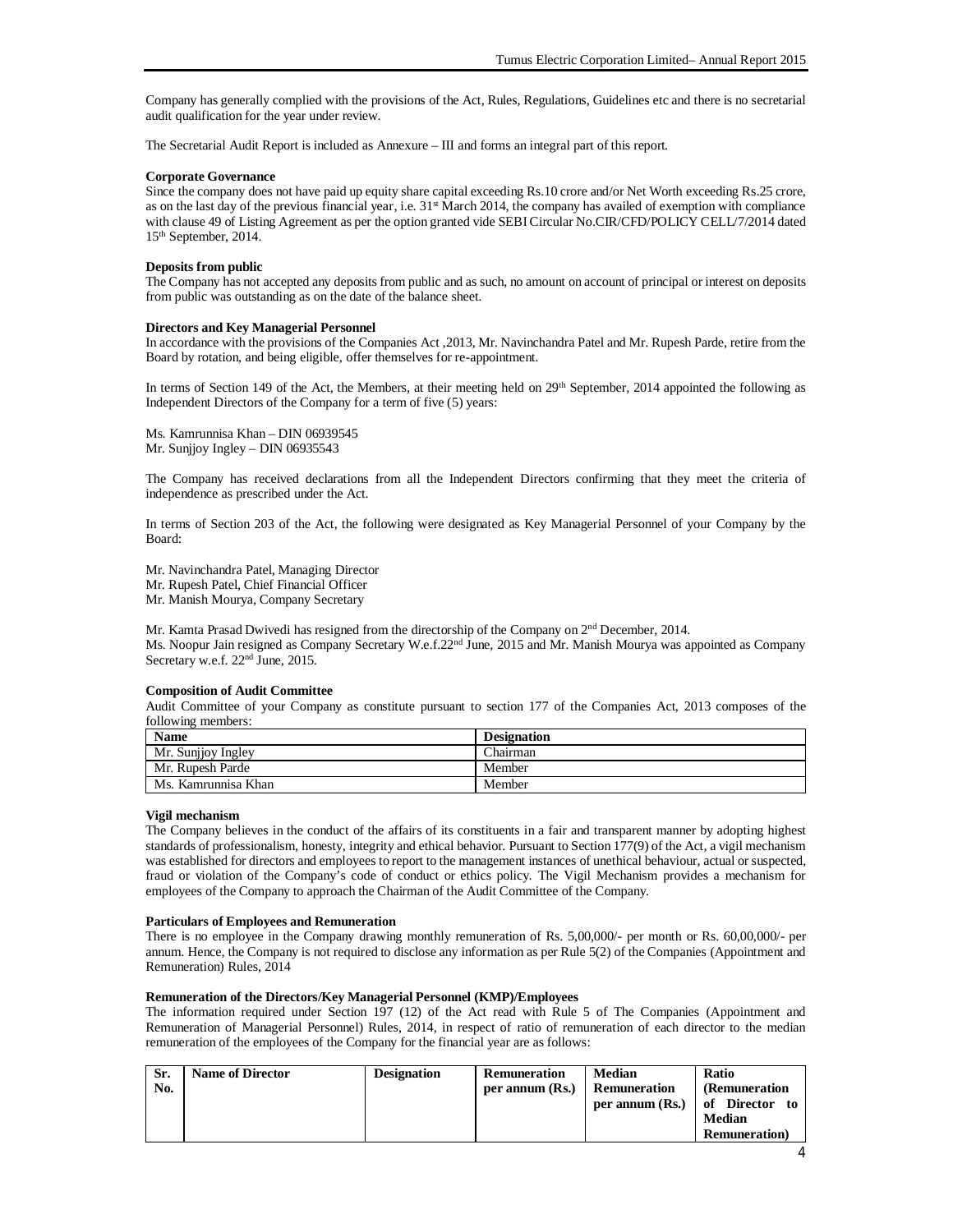| . . | Patel<br>Mr.<br>nandra<br>Navincha. | Managing<br>. . | Nil<br>the contract of the contract of the | $\cdots$<br>N11<br>and the contract of the con- | N<br><b>A</b> 1.4 A. |
|-----|-------------------------------------|-----------------|--------------------------------------------|-------------------------------------------------|----------------------|
|     |                                     | Jirector        |                                            |                                                 |                      |

Note: In view of losses incurred by the company, the Managing Director has foregone his remuneration for the financial year 2014-15

There is no employee covered under the provisions of section 197(14) of the Act.

### **Stock Exchange**

The Company is currently listed only at the BSE Limited under scrip code 504273. It has ceased to be a listed company at the Madhya Pradesh Stock Exchange Limited (MPSE) due to the SEBI exit order dated 09-June-2015 for MPSE.

Your Company has paid Annual listing fee for the financial year 2014-15 to both the abovementioned exchanges.

### **Remuneration Policy for the Directors, Key Managerial Personnel and other employees**

In terms of the provisions of Section 178(3) of the Act, the Nomination and Remuneration Committee (NRC) is responsible for formulating the criteria for determining qualification, positive attributes and independence of a Director. The NRC is also responsible for recommending to the Board a policy relating to the remuneration of the Directors, Key Managerial Personnel and other employees. The Board has on the recommendation of the NRC framed a policy for selection and appointment of Directors, Senior Management and their remuneration. The said policy is stated in Annexure IV of this report.

## **Utilization of funds raised through Rights Issue**

Entire proceeds of Rs. 46,10,250/- raised by way of rights issue dated 12<sup>th</sup> December, 2014 has been fully utilized as under: Repayment of loan - Rs. 37.25 lakh

General corporate purposes – Balance amount

### **Corporate Social Responsibility Initiatives**

The criteria prescribed for the applicability of Corporate Social Responsibility u/s 135 of the Companies Act, 2013 is not applicable to your Company.

### **Significant and Material orders passed by the regulators or Courts**

The Company has on  $15<sup>th</sup>$  July, 2015 received a show cause dated  $13<sup>th</sup>$  May, 2015 from the Securities and Exchange Board of India on account of alleged delay/ non-filings under Regulation of 8(3) SAST Regulations 1997 for the prior period of 1997 to 2011 when the company was under the old promoters/ management.

### **Acknowledgement**

Your Directors would like to express their sincere appreciation of the co-operation and assistance received from Shareholders, Bankers, regulatory bodies and other business constituents during the year under review.

Your Directors also wish to place on record their deep sense of appreciation for the commitment displayed by all executives, officers and staff, resulting in successful performance of the Company during the year.

For and on behalf of the Board of Directors of Tumus Electric Corporation Limited  $Sd$ <sup>-</sup> Navinchandra Patel, Managing Director, DIN 06909577 Rupesh Parde, Director, DIN 06909495 Place: Mumbai Date: 13th August, 2015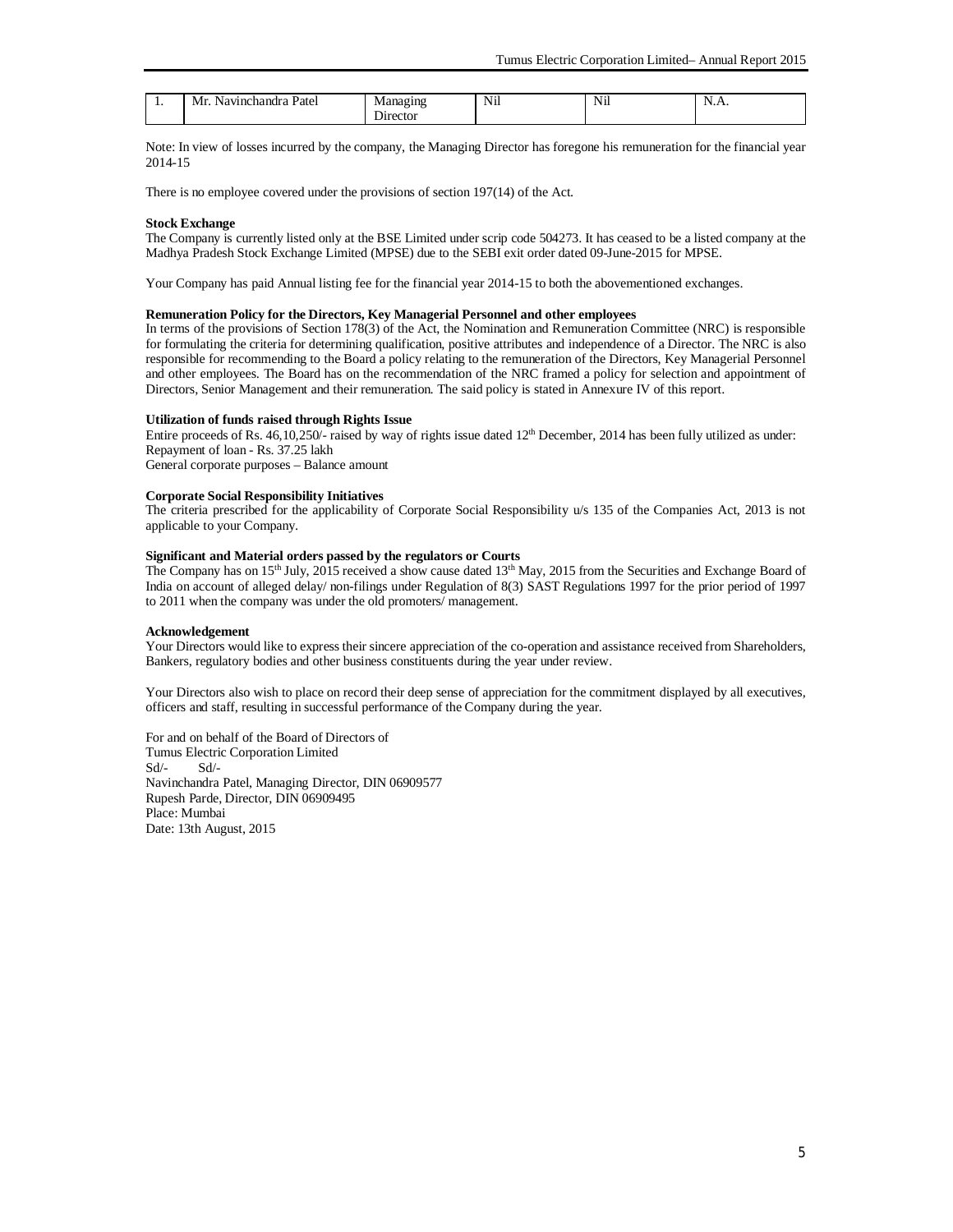## **Annexure – I Extract of Annual Return as on the financial year ended on 31st March 2015 FORM No. MGT-9**

[Pursuant to section 92(3) of the Companies Act, 2013 and rule 12(1) of the Companies (Management and Administration) Rules, 2014]

|      | <b>Registration and other details:</b> |                                                                             |
|------|----------------------------------------|-----------------------------------------------------------------------------|
| i.   | <b>CIN</b>                             | L31300MP1973PLC001186                                                       |
| ii.  | <b>Registration Date</b>               | $24th$ May, 1973                                                            |
| iii. | Name of the Company                    | Tumus Electric Corporation Limited                                          |
| iv.  | Category / Sub-Category of the         | Public Company limited by shares / Indian Non-government Company            |
|      | Company                                |                                                                             |
| V.   | Address of the Registered office.      | P.O-Chorhata, Rewa, Dist-Rewa, Madhya Pradesh - 486006. Maharashtra,        |
|      | & Contact details                      | India.                                                                      |
|      | Corporate Office Address               | 1207/A P J Towers, Dalal Street, Fort, Mumbai – 400 001. Maharashtra,       |
|      |                                        | India.Tel No. 91-22-22721981 Fax No. 91-22-22722451Email id:                |
|      |                                        | compliance.tumus@gmail.comWebsite: www.tumuselectric.com                    |
| vi.  | Whether listed company                 | Yes (at BSE Limited)                                                        |
| vii. | Name, Address and Contact              | Purva Sharegistry (I) Pvt Ltd9, Shiv Shakti Industrial Estate, J.R. Boricha |
|      | details of Registrar and Transfer      | Marg, Lower Parel (E), Mumbai - 400011                                      |
|      | Agent, if any                          |                                                                             |

### **Principal Business activities of the Company**

Currently, the Company is not undertaking any business activity. The funds of the Company are invested in Non-Current Investments

**Particulars of Holding, Subsidiary and Associate Companies – Nil**

# **Share Holding Pattern (Equity Share Capital Breakup as percentage of Total Equity):**

| A. Category-wise Shareholding            |                                                                 |                              |                              |                                                        |                                                        |                                       |                            |                                                 |                                               |
|------------------------------------------|-----------------------------------------------------------------|------------------------------|------------------------------|--------------------------------------------------------|--------------------------------------------------------|---------------------------------------|----------------------------|-------------------------------------------------|-----------------------------------------------|
| of<br>Category                           | No. of Shares held at the beginning of<br>the year<br>31-Mar-14 |                              |                              |                                                        | No. of Shares held at the end of the year<br>31-Mar-15 |                                       |                            |                                                 | $\%$<br>of<br>Change<br>during<br>the<br>year |
| Shareholders                             | Demat                                                           | Physical                     | Total                        | $\%$<br>$\sigma$ f<br>Total<br>share<br>capital<br>(I) | Demat                                                  | Physical                              | Total                      | $\%$<br>of<br>Total<br>share<br>capital<br>(II) | $(II-I)$                                      |
| A. Promoters                             |                                                                 |                              |                              |                                                        |                                                        |                                       |                            |                                                 |                                               |
| $(1)$ Indian                             |                                                                 |                              |                              |                                                        |                                                        |                                       |                            |                                                 |                                               |
| (a) Individuals/ HUF<br>(b) Central Govt | $\blacksquare$<br>$\blacksquare$                                | 2,76,340<br>÷,               | 2,76,340<br>÷,               | 53.95<br>$\overline{a}$                                | 5,73,340<br>$\bar{a}$                                  | $\bar{\phantom{a}}$<br>$\overline{a}$ | 5,73,340<br>$\overline{a}$ | 58.91<br>$\overline{a}$                         | $+4.96$<br>$\bar{\phantom{a}}$                |
| $(c)$ State Govt $(s)$                   | $\bar{\phantom{a}}$                                             | $\blacksquare$               | $\overline{\phantom{a}}$     | $\blacksquare$                                         | $\blacksquare$                                         | $\bar{a}$                             | $\blacksquare$             | ÷,                                              | $\blacksquare$                                |
| (d) Bodies Corp.                         | $\bar{\phantom{a}}$                                             | $\overline{\phantom{a}}$     | $\overline{\phantom{a}}$     | $\blacksquare$                                         | $\blacksquare$                                         | $\blacksquare$                        | $\overline{\phantom{a}}$   | $\bar{\phantom{a}}$                             | $\omega$                                      |
| $(e)$ Banks / FI                         | $\overline{\phantom{a}}$                                        | $\overline{\phantom{a}}$     | $\overline{\phantom{a}}$     | ÷,                                                     | $\overline{\phantom{a}}$                               | $\blacksquare$                        | $\overline{\phantom{a}}$   | ÷,                                              | $\overline{\phantom{a}}$                      |
| (f) Any Other                            | $\overline{\phantom{a}}$                                        | $\qquad \qquad \blacksquare$ | $\qquad \qquad \blacksquare$ | $\qquad \qquad \blacksquare$                           |                                                        |                                       | $\blacksquare$             | $\blacksquare$                                  | $\overline{\phantom{a}}$                      |
| * Directors                              | $\bar{a}$                                                       | ÷                            | $\overline{\phantom{a}}$     | $\overline{a}$                                         | $\sim$                                                 | $\bar{a}$                             | ÷,                         | $\overline{a}$                                  | $\blacksquare$                                |
| * Directors Relatives                    | $\blacksquare$                                                  | ÷,                           | ÷,                           | ÷,                                                     | $\sim$                                                 | $\bar{a}$                             | $\overline{\phantom{a}}$   | $\overline{a}$                                  | $\overline{\phantom{a}}$                      |
| * Person Acting In<br>Concern            | $\overline{\phantom{a}}$                                        | ÷                            | ÷,                           | $\overline{a}$                                         | $\overline{\phantom{a}}$                               | $\frac{1}{2}$                         | $\overline{a}$             | $\overline{a}$                                  |                                               |
| Sub Total $(A)(1)$ :-                    | $\equiv$                                                        | 2,76,340                     | 2,76,340                     | 53.95                                                  | 5,73,340                                               |                                       | 5,73,340                   | 58.91                                           | $+4.96$                                       |
| $(2)$ Foreign                            |                                                                 |                              |                              |                                                        |                                                        |                                       |                            |                                                 |                                               |
| (a) NRI Individuals                      | $\bar{\phantom{a}}$                                             | ÷                            | $\overline{\phantom{a}}$     | $\blacksquare$                                         | $\blacksquare$                                         | $\overline{\phantom{a}}$              | $\overline{\phantom{a}}$   | ÷,                                              | $\blacksquare$                                |
| (b) Other Individuals                    |                                                                 |                              | $\overline{\phantom{m}}$     | $\overline{\phantom{m}}$                               |                                                        |                                       | $\overline{\phantom{a}}$   | $\qquad \qquad \blacksquare$                    | $\overline{\phantom{a}}$                      |
| (c) Bodies Corp.                         | $\overline{\phantom{a}}$                                        | ÷                            | $\overline{\phantom{m}}$     | ÷,                                                     | $\overline{\phantom{m}}$                               | $\overline{\phantom{0}}$              | ÷                          | ÷,                                              | $\overline{\phantom{a}}$                      |
| $(d)$ Banks / FI                         | $\overline{\phantom{a}}$                                        | ÷                            | ÷                            | $\overline{\phantom{a}}$                               | $\overline{\phantom{a}}$                               | $\overline{\phantom{a}}$              | $\overline{\phantom{a}}$   | ÷,                                              | $\overline{\phantom{a}}$                      |
| (e) Any Other                            | $\blacksquare$                                                  | ÷                            | ÷                            | $\overline{\phantom{a}}$                               |                                                        |                                       | ÷                          | ÷,                                              | $\overline{\phantom{a}}$                      |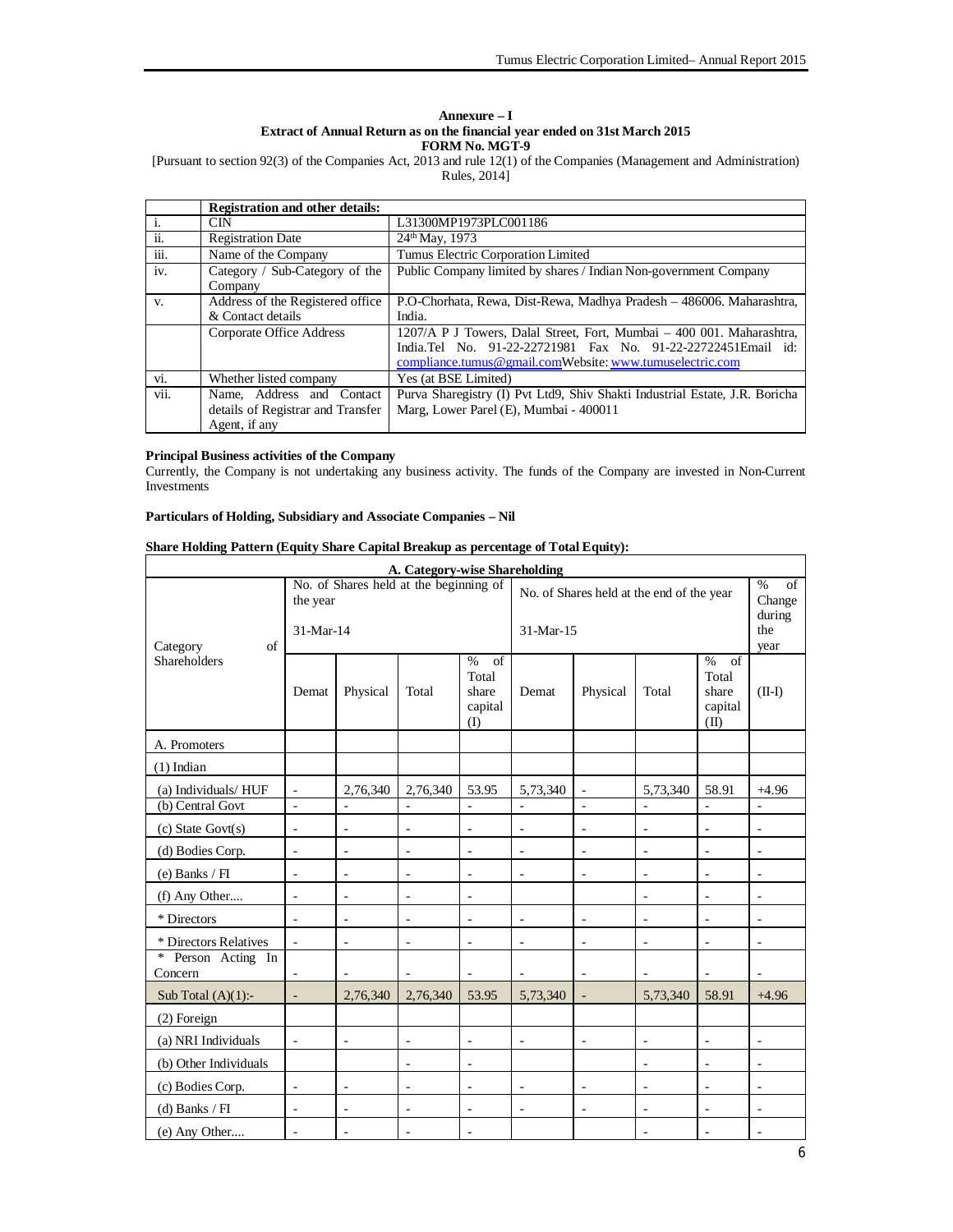| Sub Total $(A)(2)$ :-                           |                          |                              |                              |                              |                          |                          |                              |                          |                             |
|-------------------------------------------------|--------------------------|------------------------------|------------------------------|------------------------------|--------------------------|--------------------------|------------------------------|--------------------------|-----------------------------|
| Total shareholding of                           |                          |                              |                              |                              |                          |                          |                              |                          |                             |
| Promoter<br>(A)<br>$\equiv$<br>$(A)(1)+(A)(2)$  |                          | 2,76,340                     | 2,76,340                     | 53.95                        |                          |                          | 5,73,340                     | 58.91                    | $+4.96$                     |
| Public<br><b>B.</b>                             |                          |                              |                              |                              |                          |                          |                              |                          |                             |
| Shareholding                                    |                          |                              |                              |                              |                          |                          |                              |                          |                             |
| (1) Institutions                                |                          |                              |                              |                              |                          |                          |                              |                          |                             |
| (a) Mutual Funds                                |                          | ÷,                           | $\overline{\phantom{a}}$     | $\sim$                       |                          | $\overline{\phantom{a}}$ | $\overline{\phantom{a}}$     | $\blacksquare$           |                             |
| (b) Banks FI                                    | $\overline{\phantom{a}}$ | 200                          | 200                          | 0.04                         | ÷,                       | 200                      | 200                          | 0.02                     | $(-)0.02$                   |
| (c) Central Govt                                |                          |                              |                              | $\frac{1}{2}$                |                          |                          |                              |                          |                             |
| $(d)$ State Govet $(s)$                         | $\blacksquare$           | ÷                            | ÷                            | $\blacksquare$               | ÷,                       | ÷,                       | $\blacksquare$               | ÷,                       | ÷,                          |
| (e) Venture Capital                             |                          |                              |                              |                              |                          |                          |                              |                          |                             |
| Funds<br>Insurance<br>(f)                       |                          |                              |                              |                              |                          |                          |                              |                          |                             |
| Companies                                       |                          |                              |                              |                              |                          |                          |                              |                          |                             |
| $(g)$ FIIs                                      |                          | $\qquad \qquad \blacksquare$ | $\qquad \qquad \blacksquare$ | $\overline{\phantom{a}}$     | $\overline{\phantom{a}}$ | ÷,                       | $\qquad \qquad \blacksquare$ | ÷,                       | $\overline{\phantom{a}}$    |
| (h) Foreign Venture<br>Capital Funds            |                          |                              |                              |                              |                          |                          |                              |                          |                             |
| (i) Others (specify)                            |                          | L,                           |                              | $\overline{\phantom{a}}$     |                          |                          |                              |                          |                             |
| $*$ U.T.I.                                      | $\overline{a}$           | $\overline{a}$               | L.                           | $\overline{\phantom{a}}$     | $\sim$                   |                          | $\overline{a}$               |                          | $\sim$                      |
| * Financial Institutions                        | $\overline{\phantom{a}}$ | ÷,                           | ÷,                           | $\overline{a}$               | ÷,                       | ÷,                       | ÷,                           | L.                       | ÷,                          |
| $*$ I.D.B.I.                                    | $\sim$                   |                              |                              | ÷,                           |                          |                          |                              |                          |                             |
| $*$ I.C.I.C.I.                                  |                          | L,                           |                              | $\overline{\phantom{a}}$     |                          |                          |                              |                          |                             |
| Governent<br>Companies                          | $\overline{\phantom{a}}$ |                              |                              |                              |                          |                          |                              |                          | $\overline{\phantom{a}}$    |
| State<br>$*$<br>Financial<br>Corporation        |                          | L,                           |                              | ÷,                           |                          |                          |                              |                          |                             |
| * Qualified Foreign                             |                          |                              |                              |                              |                          |                          |                              |                          |                             |
| Investor                                        | $\sim$                   | Ē,                           |                              | ÷,                           |                          |                          |                              |                          |                             |
| * Any Other<br>* Otc Dealers (Bodies            | $\blacksquare$           | $\overline{\phantom{0}}$     | $\overline{\phantom{a}}$     | $\overline{\phantom{a}}$     | $\overline{\phantom{a}}$ | $\overline{\phantom{a}}$ | $\overline{\phantom{a}}$     | $\overline{\phantom{a}}$ | $\overline{\phantom{a}}$    |
| Corporate)                                      |                          |                              |                              |                              |                          |                          |                              |                          |                             |
| * Private Sector Banks                          |                          | ÷,                           | ÷,                           | ÷,                           | ÷,                       | ÷,                       |                              |                          |                             |
| Sub-total $(B)(1)$ :-                           | $\equiv$                 | 200                          | 200                          | 0.04                         | $\blacksquare$           | 200                      | 200                          | 0.02                     | $(-)0.02$                   |
| (2) Non-Institutions                            |                          |                              |                              |                              |                          |                          |                              |                          |                             |
| (a) Bodies Corp.                                |                          |                              |                              |                              |                          |                          |                              |                          |                             |
| (i) Indian                                      |                          | 2,850                        | 2,850                        | 0.56                         | 1,19,705                 | 1,205                    | 1,20,910                     | 12.42                    | $+11.86$                    |
| (ii) Overseas                                   | $\blacksquare$           | ÷,                           | $\frac{1}{2}$                | $\blacksquare$               | $\overline{\phantom{a}}$ | $\blacksquare$           | $\blacksquare$               | $\frac{1}{2}$            | $\overline{\phantom{a}}$    |
| (b) Individuals                                 |                          |                              |                              | $\overline{\phantom{m}}$     |                          |                          | $\qquad \qquad \blacksquare$ |                          |                             |
| Individual<br>(i)<br>shareholders<br>holding    |                          |                              |                              |                              |                          |                          |                              |                          |                             |
| nominal share capital<br>upto Rs. 1 lakh        | $\sigma_{\rm{max}}$      | 2,24,310                     | 2,24,310                     | 43.79                        | 34,451                   | 2,31,724                 | 2,66,175                     | 27.35                    | $\left( -\right)$<br>)16.44 |
| (ii)<br>Individual<br>shareholders holding      |                          |                              |                              |                              |                          |                          |                              |                          |                             |
| nominal share capital<br>in excess of Rs 1 lakh |                          |                              |                              | ÷,                           | 12,650                   |                          | 12,650                       | 1.30                     | $+1.30$                     |
| (c) Others (specify)                            | $\blacksquare$           | ÷,                           |                              | $\Box$                       |                          | $\blacksquare$           |                              |                          |                             |
| * N.R.I. (non-repat)                            |                          | L,                           | $\blacksquare$               |                              | $\blacksquare$           | ÷,                       | $\blacksquare$               | $\bar{\phantom{a}}$      | $\overline{\phantom{a}}$    |
|                                                 | $\blacksquare$           |                              | ÷,                           | $\overline{\phantom{m}}$     | $\overline{\phantom{m}}$ |                          | $\overline{\phantom{a}}$     |                          | $\blacksquare$              |
| * N.R.I. (Repat)<br>* Foreign Corporate         | $\Box$                   | ÷,                           | $\overline{\phantom{a}}$     | $\overline{\phantom{a}}$     | $\blacksquare$           | $\overline{\phantom{a}}$ | $\overline{\phantom{a}}$     | $\bar{\phantom{a}}$      | $\blacksquare$              |
| <b>Bodies</b>                                   | $\blacksquare$           |                              | ÷,                           | $\Box$                       | ÷,                       | ÷,                       | L,                           | ÷,                       | $\overline{\phantom{a}}$    |
| $^\ast$ Trust                                   | $\overline{\phantom{a}}$ | 8,550                        | 8,550                        | 1.67                         | $\overline{\phantom{a}}$ | $\overline{\phantom{a}}$ | $\overline{\phantom{a}}$     | $\overline{\phantom{a}}$ | $(-)1.67$                   |
| * Hindu Undivided<br>Family                     |                          | ÷                            |                              |                              |                          | ÷                        |                              | ÷                        | $\frac{1}{2}$               |
|                                                 | $\overline{\phantom{a}}$ |                              | $\overline{\phantom{m}}$     | ÷                            | $\overline{\phantom{m}}$ |                          | -                            |                          |                             |
| * Employee                                      | ÷,                       | L,                           |                              | $\qquad \qquad \blacksquare$ | $\overline{\phantom{a}}$ | $\overline{\phantom{a}}$ | $\overline{\phantom{a}}$     | $\frac{1}{2}$            | $\overline{\phantom{a}}$    |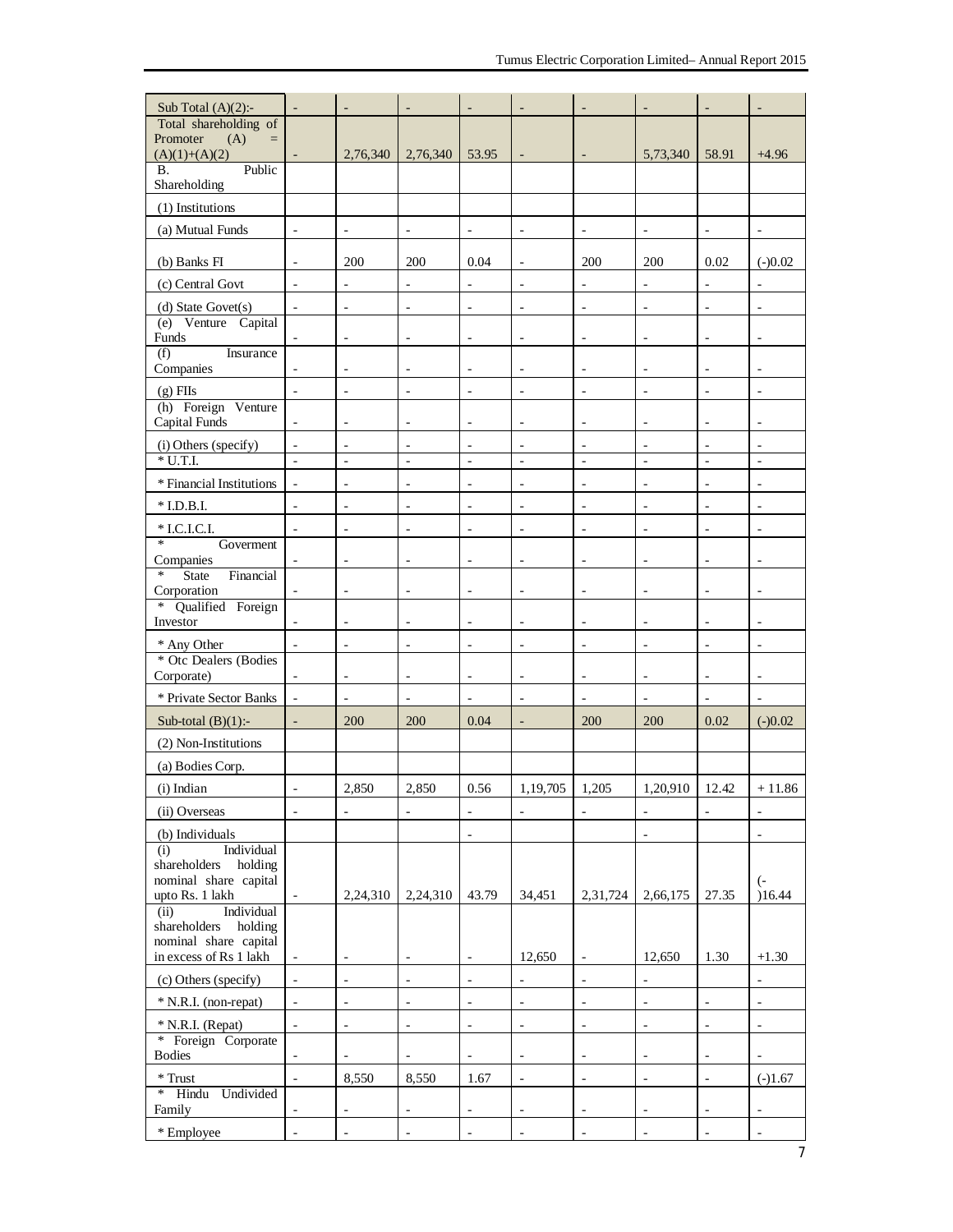| * Clearing Members              |                          | -        |          | -      | ٠        | -        | ٠                        | $\overline{\phantom{a}}$ | $\overline{\phantom{a}}$ |
|---------------------------------|--------------------------|----------|----------|--------|----------|----------|--------------------------|--------------------------|--------------------------|
| * Depository Receipts           |                          | ٠        |          | ٠      | ٠        | -        | ٠                        | $\overline{\phantom{a}}$ | $\overline{\phantom{a}}$ |
| Sub-total $(B)(2)$ :-           | -                        | 2,35,710 | 2,35,710 | 46.01  | 1,66,806 | 2,32,929 | 3,99,735                 | 41.07                    | (-)4.94                  |
| Public<br>Total                 |                          |          |          |        |          |          |                          |                          |                          |
| Shareholding<br>(B)<br>$\equiv$ |                          |          |          |        |          |          |                          |                          |                          |
| $(B)(1)+(B)(2)$                 |                          | 2,35,910 | 2,35,910 | 46.05  | 1.66.806 | 2,33,129 | 3,99,935                 | 41.09                    | (-)4.96                  |
| C. Total shares held by         |                          |          |          |        |          |          |                          |                          |                          |
| Custodian for GDRs &            |                          |          |          |        |          |          |                          |                          |                          |
| <b>ADRs</b>                     | $\overline{\phantom{0}}$ | -        |          | -      | ٠        | ٠        | $\overline{\phantom{a}}$ | $\overline{\phantom{a}}$ | $\overline{\phantom{0}}$ |
| Grand Total $(A + B +$          |                          |          |          |        |          |          |                          |                          |                          |
| C)                              | ۰                        | 5,12,250 | 5,12,250 | 100.00 | 1,66,806 | 2,33,129 | 9,73,275                 | 100.00                   |                          |
| Other                           |                          |          |          |        |          |          |                          |                          |                          |

# B. Shareholding of Promoters

| Sr.<br>No.     | Shareholder's<br><b>Name</b>    | vear                       | Shareholding at the beginning of the<br>31-Mar-14                                                                                    |  |                            | Shareholding at the end of the year<br>31-Mar-15                   |                                                                       |                                                                      |  |
|----------------|---------------------------------|----------------------------|--------------------------------------------------------------------------------------------------------------------------------------|--|----------------------------|--------------------------------------------------------------------|-----------------------------------------------------------------------|----------------------------------------------------------------------|--|
|                |                                 | No.<br>of<br><b>Shares</b> | $\frac{0}{0}$<br>% of Shares<br>of<br><b>Total</b><br>Pledged<br><b>Encumbered</b><br>Shares of<br>to total shares<br>the<br>company |  | No.<br>of<br><b>Shares</b> | $\frac{6}{9}$<br>of<br><b>Total</b><br>Shares of<br>the<br>company | % of Shares<br><b>Pledged</b><br><b>Encumbered</b><br>to total shares | $\frac{6}{9}$<br>change<br>in share<br>holding<br>during<br>the year |  |
| $\overline{1}$ | <b>Bharat</b><br>Uttam<br>Bagri | 2,76,340                   | 53.95                                                                                                                                |  | 5,73,340                   | 58.91                                                              |                                                                       | $+4.96$                                                              |  |

# C. Change in Promoter's Shareholding

| Sr. | <b>Uttam Bagri</b>                                         |               | Shareholding at the beginning of the |               | Cumulative Shareholding during the |  |  |
|-----|------------------------------------------------------------|---------------|--------------------------------------|---------------|------------------------------------|--|--|
| No. |                                                            | vear          |                                      | vear          |                                    |  |  |
|     |                                                            | No.<br>of     | % of total Shares of the             | No.<br>of     | % of total Shares of the           |  |  |
|     |                                                            | <b>Shares</b> | company                              | <b>Shares</b> | company                            |  |  |
|     | At the beginning of the year 1st<br>April, 2014            | 2,76,340      | 53.95%                               | 2,76,340      | 53.95%                             |  |  |
| 2   | Allotted pursuant to Rights Issue<br>on 9th February, 2015 | 2.97,000      | 30.52%                               | 5,73,340      | 58.91%                             |  |  |
| 3   | At the end of the year $31st$<br>March, 2015               | 5.73.340      | 58.91%                               | 5.73.340      | 58.91%                             |  |  |

D. Shareholding Pattern of top ten Shareholders:

| Sr.<br>No. |                                                             | Shareholding at the beginning of the<br>year |                                                                       | Cumulative Shareholding during the<br>vear |                                                                       |  |
|------------|-------------------------------------------------------------|----------------------------------------------|-----------------------------------------------------------------------|--------------------------------------------|-----------------------------------------------------------------------|--|
|            | Manish Kamdar                                               | No. of Shares                                | $\frac{0}{0}$<br>of<br>total<br><b>Shares</b><br>of<br>the<br>company | No. of Shares                              | $\frac{6}{9}$<br>of<br>total<br><b>Shares</b><br>of<br>the<br>company |  |
|            | At the beginning of the year 1 <sup>st</sup> April,<br>2014 | 2,850                                        | 0.56                                                                  | 2,850                                      | 0.56                                                                  |  |
|            | At the end of the year 31 <sup>st</sup> March, 2015         | 2,850                                        | 0.29                                                                  | 2,850                                      | 0.29                                                                  |  |

| Sr.<br>No. |                                                   | Shareholding at the beginning of the<br>vear |                                                                       | Cumulative Shareholding during the<br>vear |                                                                       |
|------------|---------------------------------------------------|----------------------------------------------|-----------------------------------------------------------------------|--------------------------------------------|-----------------------------------------------------------------------|
| 2          | Sita Ram                                          | No. of Shares                                | $\frac{0}{0}$<br>of<br>total<br><b>Shares</b><br>of<br>the<br>company | No. of Shares                              | $\frac{0}{0}$<br>of<br>total<br><b>Shares</b><br>of<br>the<br>company |
|            | At the beginning of the year $1st$ April,<br>2014 | 2.000                                        | 0.39                                                                  | 2.000                                      | 0.39                                                                  |
|            | At the end of the year $31st$ March, 2015         | 2.000                                        | 0.21                                                                  | 2.000                                      | 0.21                                                                  |

| Sr. | Percy Corvalho | Shareholding at the beginning of the | Cumulative Shareholding during the |
|-----|----------------|--------------------------------------|------------------------------------|
| No. |                | vear                                 | vear                               |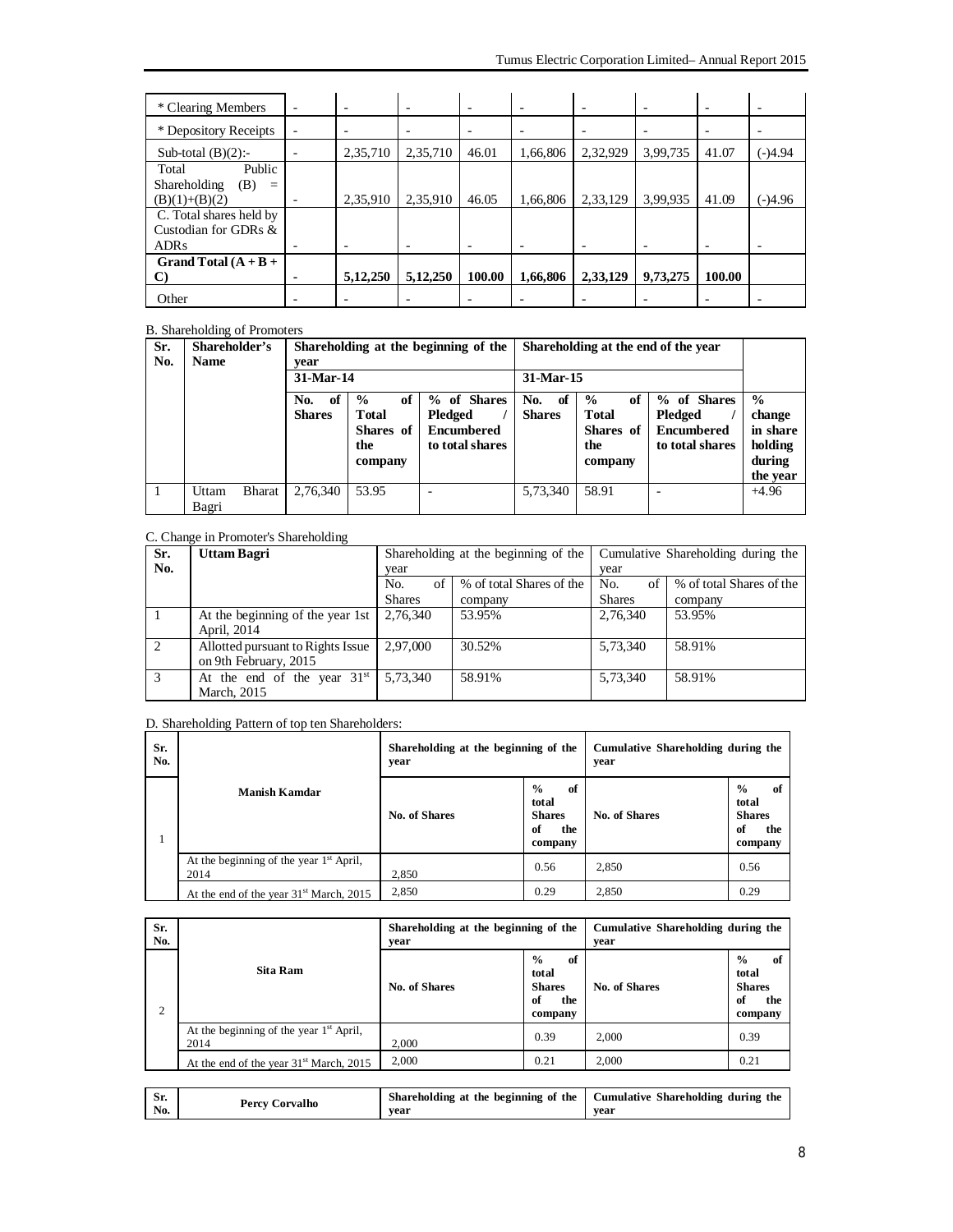| 3 |                                                     | No. of Shares | $\frac{0}{0}$<br>of<br>total<br><b>Shares</b><br>of<br>the<br>company | <b>No. of Shares</b> | $\frac{0}{0}$<br>of<br>total<br><b>Shares</b><br>of<br>the<br>company |
|---|-----------------------------------------------------|---------------|-----------------------------------------------------------------------|----------------------|-----------------------------------------------------------------------|
|   | At the beginning of the year $1st$ April,<br>2014   | 1,150         | 0.22                                                                  | 1.150                | 0.22                                                                  |
|   | At the end of the year 31 <sup>st</sup> March, 2015 | 1.150         | 0.12                                                                  | 1.150                | 0.12                                                                  |

| Sr.<br>No. |                                                             | Shareholding at the beginning of the<br>vear |                                                                       | Cumulative Shareholding during the<br>year |                                                                       |
|------------|-------------------------------------------------------------|----------------------------------------------|-----------------------------------------------------------------------|--------------------------------------------|-----------------------------------------------------------------------|
| 4          | Hitesh Kothari                                              | No. of Shares                                | $\frac{0}{0}$<br>of<br>total<br><b>Shares</b><br>of<br>the<br>company | No. of Shares                              | $\frac{0}{0}$<br>оf<br>total<br><b>Shares</b><br>of<br>the<br>company |
|            | At the beginning of the year 1 <sup>st</sup> April,<br>2014 | 2,660                                        | 0.52                                                                  | 2.660                                      | 0.52                                                                  |
|            | Sale 23 Mar 2015                                            | (250)                                        | (0.03)                                                                | 2,410                                      | 0.25                                                                  |
|            | At the end of the year 31 <sup>st</sup> March, 2015         | 2,410                                        | 0.25                                                                  | 2,410                                      | 0.25                                                                  |

| Sr.<br>No. |                                                     | Shareholding at the beginning of the<br>vear |                                                                       | Cumulative Shareholding during the<br>vear |                                                                       |
|------------|-----------------------------------------------------|----------------------------------------------|-----------------------------------------------------------------------|--------------------------------------------|-----------------------------------------------------------------------|
|            | A M Lalliee                                         | No. of Shares                                | $\frac{0}{0}$<br>of<br>total<br><b>Shares</b><br>of<br>the<br>company | No. of Shares                              | $\frac{6}{6}$<br>of<br>total<br><b>Shares</b><br>of<br>the<br>company |
|            | At the beginning of the year $1st$ April,<br>2014   | 3.300                                        | 0.64                                                                  | 3.300                                      | 0.64                                                                  |
|            | At the end of the year 31 <sup>st</sup> March, 2015 | 3.300                                        | 0.34                                                                  | 3.300                                      | 0.34                                                                  |

| Sr.<br>No. |                                                     | Shareholding at the beginning of the<br>vear |                                                                       | Cumulative Shareholding during the<br>vear |                                                                       |
|------------|-----------------------------------------------------|----------------------------------------------|-----------------------------------------------------------------------|--------------------------------------------|-----------------------------------------------------------------------|
|            | Vittu Bajranglal Agarwal                            | No. of Shares                                | $\frac{0}{0}$<br>of<br>total<br><b>Shares</b><br>of<br>the<br>company | No. of Shares                              | $\frac{6}{9}$<br>of<br>total<br><b>Shares</b><br>of<br>the<br>company |
| 6          | At the beginning of the year $1st$ April,<br>2014   | 2.650                                        | 0.52                                                                  | 2.650                                      | 0.52                                                                  |
|            | Allotted pursuant to Rights Issue on 9<br>Feb 2015  | 10,000                                       | 1.03                                                                  | 12.650                                     | 1.30                                                                  |
|            | At the end of the year 31 <sup>st</sup> March, 2015 | 12,650                                       | 1.30                                                                  | 12,650                                     | 1.30                                                                  |

| Sr.<br>No. | La Mancha Enterprises Private<br>Limited<br>(Formerly known as La Mancha)<br>Resorts Pvt. Ltd.) | Shareholding at the beginning of the<br>vear |                                                                       | Cumulative Shareholding during the<br>vear |                                                                       |
|------------|-------------------------------------------------------------------------------------------------|----------------------------------------------|-----------------------------------------------------------------------|--------------------------------------------|-----------------------------------------------------------------------|
|            |                                                                                                 | No. of Shares                                | of<br>$\frac{0}{0}$<br>total<br><b>Shares</b><br>of<br>the<br>company | No. of Shares                              | $\frac{6}{6}$<br>of<br>total<br><b>Shares</b><br>of<br>the<br>company |
|            | At the beginning of the year $1st$ April,<br>2014                                               |                                              |                                                                       | $\overline{\phantom{a}}$                   |                                                                       |
|            | Allotted pursuant to Rights Issue on 9<br>Feb 2015                                              | 119.705                                      | 12.30                                                                 | 119.705                                    | 12.30                                                                 |
|            | At the end of the year $31st$ March, 2015                                                       | 119.705                                      | 12.30                                                                 | 119.705                                    | 12.30                                                                 |

| Sr.<br>No. |                                                   | Shareholding at the beginning of the<br>vear |                                                                       | Cumulative Shareholding during the<br>vear |                                                                       |
|------------|---------------------------------------------------|----------------------------------------------|-----------------------------------------------------------------------|--------------------------------------------|-----------------------------------------------------------------------|
| 8          | Mahendra Girdharilal                              | No. of Shares                                | $\frac{0}{0}$<br>of<br>total<br><b>Shares</b><br>of<br>the<br>company | No. of Shares                              | $\frac{0}{0}$<br>of<br>total<br><b>Shares</b><br>of<br>the<br>company |
|            | At the beginning of the year $1st$ April,<br>2014 | 200                                          | 0.04                                                                  | 200                                        | 0.04                                                                  |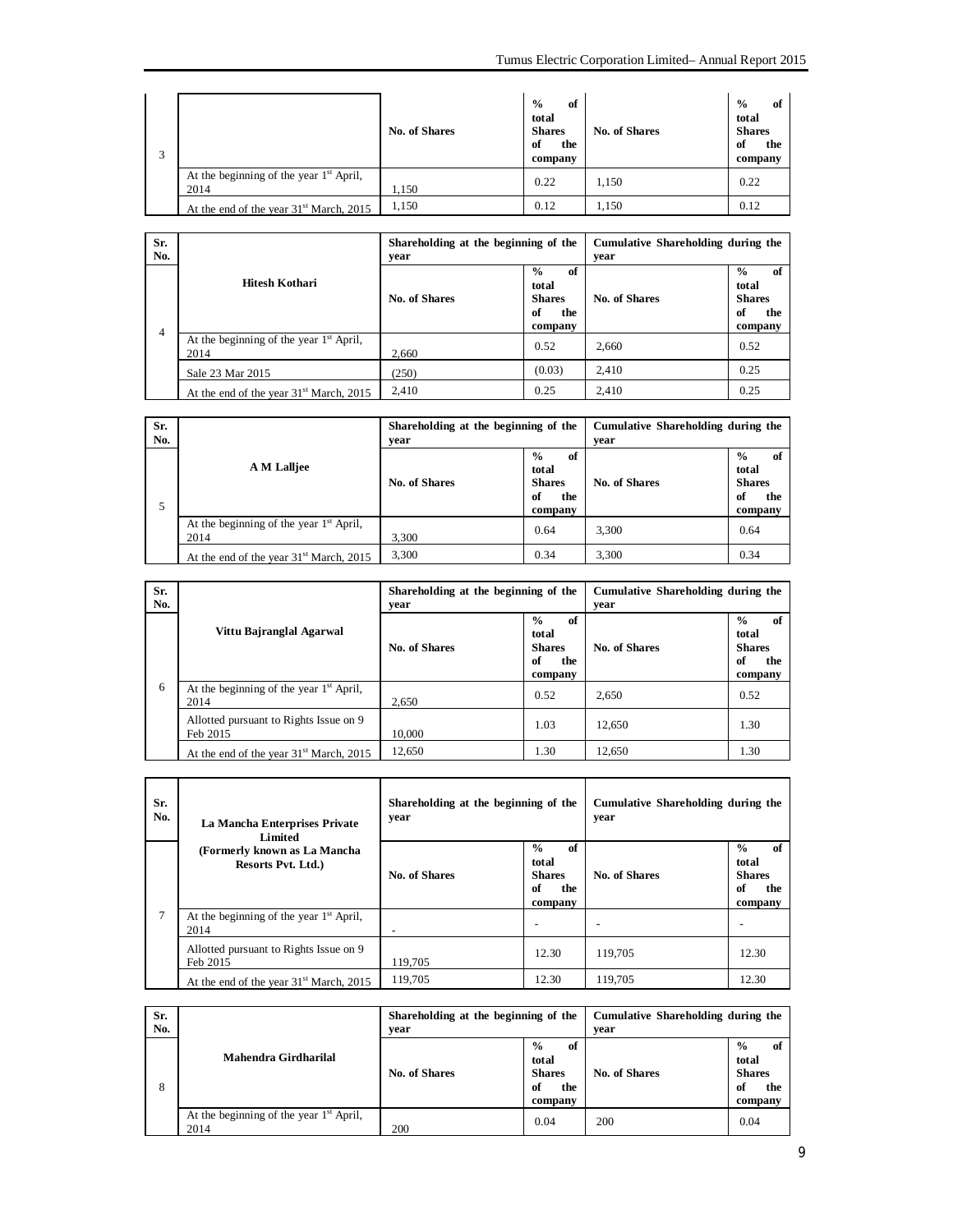| Allotted pursuant to Rights Issue on 9<br>Feb 2015  | 10.000 | 1.03 | 10.200 | 1.05 |
|-----------------------------------------------------|--------|------|--------|------|
| At the end of the year 31 <sup>st</sup> March, 2015 | 10.200 | 1.05 | 10.200 | 1.05 |

| Sr.<br>No. |                                                    | Shareholding at the beginning of the<br>year |                                                                       | Cumulative Shareholding during the<br>vear |                                                                       |
|------------|----------------------------------------------------|----------------------------------------------|-----------------------------------------------------------------------|--------------------------------------------|-----------------------------------------------------------------------|
| 9          | Indra Kumar Bagri                                  | No. of Shares                                | $\frac{0}{0}$<br>of<br>total<br><b>Shares</b><br>of<br>the<br>company | No. of Shares                              | $\frac{6}{6}$<br>of<br>total<br><b>Shares</b><br>of<br>the<br>company |
|            | At the beginning of the year $1st$ April,<br>2014  | 651                                          | 0.13                                                                  | 651                                        | 0.13                                                                  |
|            | Allotted pursuant to Rights Issue on 9<br>Feb 2015 | 5.100                                        | 0.52                                                                  | 5.751                                      | 0.59                                                                  |
|            | At the end of the year $31st$ March, 2015          | 5.751                                        | 0.59                                                                  | 5.751                                      | 0.59                                                                  |

| Sr.<br>No. |                                                    | Shareholding at the beginning of the<br>vear |                                                                       | Cumulative Shareholding during the<br>vear |                                                                       |
|------------|----------------------------------------------------|----------------------------------------------|-----------------------------------------------------------------------|--------------------------------------------|-----------------------------------------------------------------------|
|            | Chandrakala Mehta                                  | No. of Shares                                | $\frac{6}{9}$<br>of<br>total<br><b>Shares</b><br>of<br>the<br>company | No. of Shares                              | $\frac{0}{0}$<br>of<br>total<br><b>Shares</b><br>of<br>the<br>company |
| 10         | At the beginning of the year $1st$ April,<br>2014  | 100                                          | 0.02                                                                  | 100                                        | 0.02                                                                  |
|            | Allotted pursuant to Rights Issue on 9<br>Feb 2015 | 1.000                                        | 0.10                                                                  | 1.100                                      | 0.11                                                                  |
|            | At the end of the year $31st$ March, 2015          | 1.100                                        | 0.11                                                                  | 1.100                                      | 0.11                                                                  |

| Sr.<br>No. |                                                     | Shareholding at the beginning of the<br>vear |                                                                       | Cumulative Shareholding during the<br>vear |                                                                       |
|------------|-----------------------------------------------------|----------------------------------------------|-----------------------------------------------------------------------|--------------------------------------------|-----------------------------------------------------------------------|
|            | Dewaki Nandan Karwa                                 | No. of Shares                                | $\frac{0}{0}$<br>of<br>total<br><b>Shares</b><br>of<br>the<br>company | No. of Shares                              | $\frac{6}{9}$<br>оf<br>total<br><b>Shares</b><br>of<br>the<br>company |
| 11         | At the beginning of the year $1st$ April,<br>2014   |                                              |                                                                       | $\overline{\phantom{0}}$                   |                                                                       |
|            | Allotted pursuant to Rights Issue on 9<br>Feb 2015  | 1.100                                        | 0.11                                                                  | 1.100                                      | 0.11                                                                  |
|            | At the end of the year 31 <sup>st</sup> March, 2015 | 1.100                                        | 0.11                                                                  | 1.100                                      | 0.11                                                                  |

| Sr.<br>No. |                                                     | Shareholding at the beginning of the<br>year |                                                                       | Cumulative Shareholding during the<br>vear |                                                                       |
|------------|-----------------------------------------------------|----------------------------------------------|-----------------------------------------------------------------------|--------------------------------------------|-----------------------------------------------------------------------|
|            | Kishore Rani Kapoor                                 | No. of Shares                                | $\frac{6}{9}$<br>of<br>total<br><b>Shares</b><br>of<br>the<br>company | No. of Shares                              | $\frac{6}{6}$<br>оf<br>total<br><b>Shares</b><br>of<br>the<br>company |
| 12         |                                                     |                                              |                                                                       |                                            |                                                                       |
|            | At the beginning of the year $1st$ April,<br>2014   | 1.020                                        | 0.20                                                                  | 1.020                                      | 0.20                                                                  |
|            | At the end of the year 31 <sup>st</sup> March, 2015 | 1.020                                        | 0.10                                                                  | 1.020                                      | 0.10                                                                  |

| Sr.<br>No. |                                                     | Shareholding at the beginning of the<br>vear |                                                                       | Cumulative Shareholding during the<br>vear |                                                                       |
|------------|-----------------------------------------------------|----------------------------------------------|-----------------------------------------------------------------------|--------------------------------------------|-----------------------------------------------------------------------|
|            | Neeta Kapoor                                        | No. of Shares                                | $\frac{0}{0}$<br>of<br>total<br><b>Shares</b><br>of<br>the<br>company | No. of Shares                              | $\frac{0}{0}$<br>of<br>total<br><b>Shares</b><br>of<br>the<br>company |
| 13         |                                                     |                                              |                                                                       |                                            |                                                                       |
|            | At the beginning of the year $1st$ April,<br>2014   | 1.010                                        | 0.20                                                                  | 1.010                                      | 0.20                                                                  |
|            | At the end of the year 31 <sup>st</sup> March, 2015 | 1.010                                        | 0.10                                                                  | 1.010                                      | 0.10                                                                  |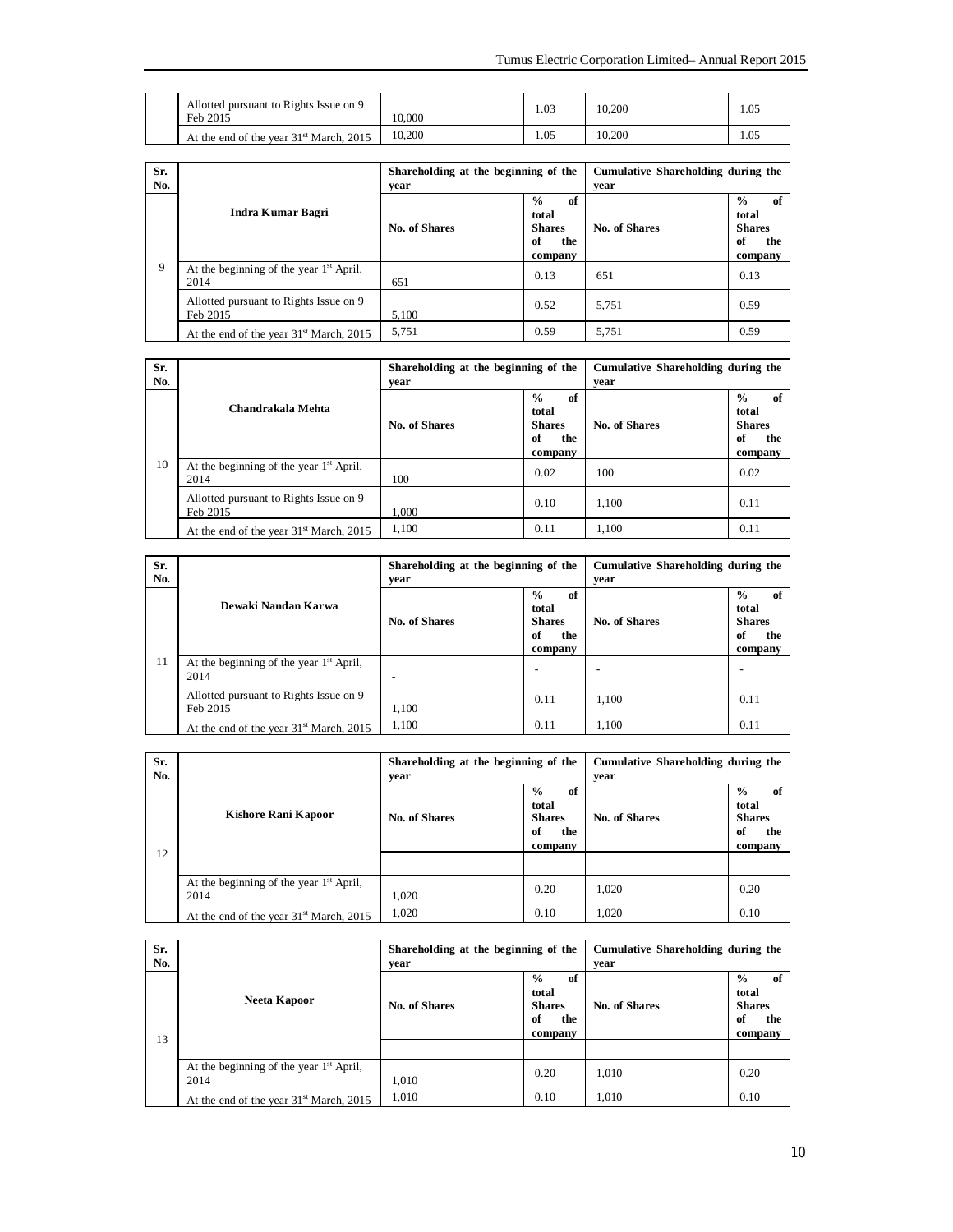| Sr.<br>No. |                                                     | Shareholding at the beginning of the<br>year |                                                                       | Cumulative Shareholding during the<br>vear |                                                                       |
|------------|-----------------------------------------------------|----------------------------------------------|-----------------------------------------------------------------------|--------------------------------------------|-----------------------------------------------------------------------|
| 14         | Anil Pradeep Abbi                                   | No. of Shares                                | $\frac{6}{9}$<br>of<br>total<br><b>Shares</b><br>of<br>the<br>company | No. of Shares                              | $\frac{0}{0}$<br>of<br>total<br><b>Shares</b><br>of<br>the<br>company |
|            |                                                     |                                              |                                                                       |                                            |                                                                       |
|            | At the beginning of the year $1st$ April,<br>2014   | 1.000                                        | 0.20                                                                  | 1.000                                      | 0.20                                                                  |
|            | At the end of the year 31 <sup>st</sup> March, 2015 | 1.000                                        | 0.10                                                                  | 1.000                                      | 0.10                                                                  |

| Sr.<br>No. |                                                     | Shareholding at the beginning of the<br>vear |                                                                       | Cumulative Shareholding during the<br>vear |                                                                       |
|------------|-----------------------------------------------------|----------------------------------------------|-----------------------------------------------------------------------|--------------------------------------------|-----------------------------------------------------------------------|
| 15         | Kanchan Devi Mahajan                                | No. of Shares                                | $\frac{0}{0}$<br>of<br>total<br><b>Shares</b><br>of<br>the<br>company | No. of Shares                              | $\frac{6}{9}$<br>of<br>total<br><b>Shares</b><br>of<br>the<br>company |
|            | At the beginning of the year $1st$ April,<br>2014   | 1.000                                        | 0.20                                                                  | 1.000                                      | 0.20                                                                  |
|            | At the end of the year 31 <sup>st</sup> March, 2015 | 1.000                                        | 0.10                                                                  | 1.000                                      | 0.10                                                                  |

| Sr.<br>No. |                                                     | Shareholding at the beginning of the<br>vear |                                                                       | Cumulative Shareholding during the<br>vear |                                                                       |
|------------|-----------------------------------------------------|----------------------------------------------|-----------------------------------------------------------------------|--------------------------------------------|-----------------------------------------------------------------------|
|            | Nirmal Kumar Sethi                                  | No. of Shares                                | $\frac{0}{0}$<br>of<br>total<br><b>Shares</b><br>of<br>the<br>company | No. of Shares                              | $\frac{0}{0}$<br>of<br>total<br><b>Shares</b><br>of<br>the<br>company |
| 16         | At the beginning of the year $1st$ April,<br>2014   | 1.000                                        | 0.20                                                                  | 1.000                                      | 0.20                                                                  |
|            | At the end of the year 31 <sup>st</sup> March, 2015 | 1.000                                        | 0.10                                                                  | 1.000                                      | 0.10                                                                  |

| Sr.<br>No. |                                                             | Shareholding at the beginning of the<br>vear |                                                                       | Cumulative Shareholding during the<br>vear |                                                                       |
|------------|-------------------------------------------------------------|----------------------------------------------|-----------------------------------------------------------------------|--------------------------------------------|-----------------------------------------------------------------------|
|            | V Janardhanam                                               | No. of Shares                                | of<br>$\frac{0}{0}$<br>total<br><b>Shares</b><br>of<br>the<br>company | No. of Shares                              | $\frac{0}{0}$<br>of<br>total<br><b>Shares</b><br>of<br>the<br>company |
| 17         |                                                             |                                              |                                                                       |                                            |                                                                       |
|            | At the beginning of the year 1 <sup>st</sup> April,<br>2014 | 1.000                                        | 0.20                                                                  | 1.000                                      | 0.20                                                                  |
|            | At the end of the year 31 <sup>st</sup> March, 2015         | 1.000                                        | 0.10                                                                  | 1.000                                      | 0.10                                                                  |

Note: Change in shareholding percentages is also due to increase in share capital due to rights issue, capital of 5,12,250 shares as on 31-Mar-14 and on capital of 9,73,275 shares as on 31-Mar-15

# **ii. Shareholding of Directors and Key Managerial Personnel:**

The Directors and Key Managerial Personnel have Nil shareholding in the company

### **INDEBTEDNESS**

Indebtedness of the Company including interest outstanding/accrued but not due for payment as on 31<sup>st</sup> March, 2015 – Nil

## **REMUNERATION OF DIRECTORS AND KEY MANAGERIAL PERSONNEL**

Remuneration to Managing Director, Whole-time Directors and/or Manager – Nil

In view of losses incurred by the company, the Managing Director has foregone his remuneration for the financial year 2014- 15

| Sr.No | <b>Particulars of Remuneration</b>             |        | Name of the Directors #                  |        |
|-------|------------------------------------------------|--------|------------------------------------------|--------|
|       | <b>Independent Directors</b>                   |        | $#S$ unjjoy Ingley   $#K$ amrunnisa Khan |        |
|       | (a) Fee for attending Board committee meetings | 25,000 | 10.000                                   | 35,000 |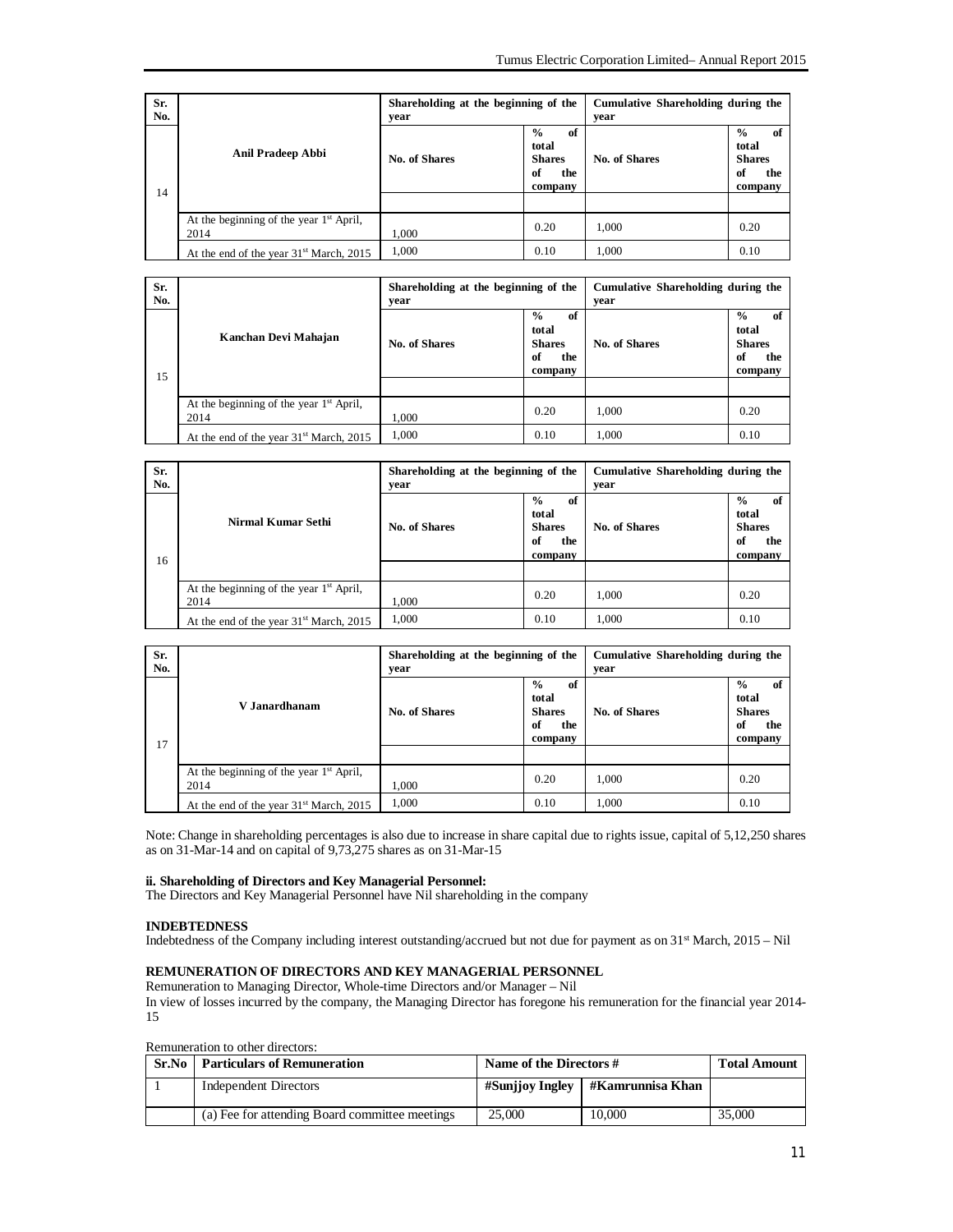|                   | (b) Commission                                 |        |                          |        |
|-------------------|------------------------------------------------|--------|--------------------------|--------|
|                   | (c) Others, please specify                     | -      | $\overline{\phantom{0}}$ |        |
|                   | Total(1)                                       |        |                          |        |
|                   | Other Non-Executive Directors                  |        |                          |        |
|                   | (a) Fee for attending Board committee meetings |        |                          |        |
|                   | (b) Commission                                 |        |                          |        |
|                   | (c) Others, please specify.                    | -      | $\overline{\phantom{0}}$ |        |
| Total $(2)$       |                                                |        |                          |        |
| Total $(B)=(1+2)$ |                                                | 25,000 | 10,000                   | 35,000 |

Appointed w.e.f. 29<sup>th</sup> September, 2014

Remuneration to Key Managerial Personnel Other Than MD/Manager/WTD

| Sr. No.        | <b>Particulars of Remuneration</b>                                                    | <b>Key Managerial Personnel</b>     |                             |                          |
|----------------|---------------------------------------------------------------------------------------|-------------------------------------|-----------------------------|--------------------------|
|                | <b>Gross Salary</b>                                                                   | $\ast$<br><b>Noopur</b><br>Jain, CS | <b>Rupesh</b><br>Parde, CFO | <b>Total</b>             |
| (a)            | Salary as per provisions contained in section $17(1)$ of<br>the Income Tax Act, 1961. | 1,20,000                            |                             | 1,20,000                 |
| (b)            | Value of perquisites $u/s$ 17(2) of the Income Tax Act,<br>1961                       |                                     |                             |                          |
| (c)            | Profits in lieu of salary under section $17(3)$ of the<br>Income Tax Act, 1961        |                                     |                             |                          |
| $\overline{2}$ | <b>Stock Option</b>                                                                   | $\overline{\phantom{a}}$            | ٠                           | $\overline{\phantom{a}}$ |
| 3              | <b>Sweat Equity</b>                                                                   |                                     |                             |                          |
| 4              | Commission                                                                            | $\overline{\phantom{a}}$            |                             |                          |
|                | as % of profit                                                                        | $\overline{\phantom{a}}$            | ٠                           | $\overline{\phantom{a}}$ |
|                | others, specify                                                                       | $\overline{\phantom{a}}$            |                             |                          |
| 5              | Others, please specify                                                                | $\overline{\phantom{a}}$            | ٠                           | $\overline{\phantom{a}}$ |
| <b>Total</b>   |                                                                                       | 1,20,000                            |                             | 1,20,000                 |

\*Appointed w.e.f. 1 st August, 2014

# **PENALTIES/ PUNISHMENT/ COMPOUNDING OF OFFENCES – Nil**

For and on behalf of the Board of Directors of Tumus Electric Corporation Limited  $\mbox{Sd}/\mbox{-}$ Navinchandra Patel, Managing Director, DIN 06909577 Rupesh Parde, Director, DIN 06909495 Place: Mumbai Date: 13th August, 2015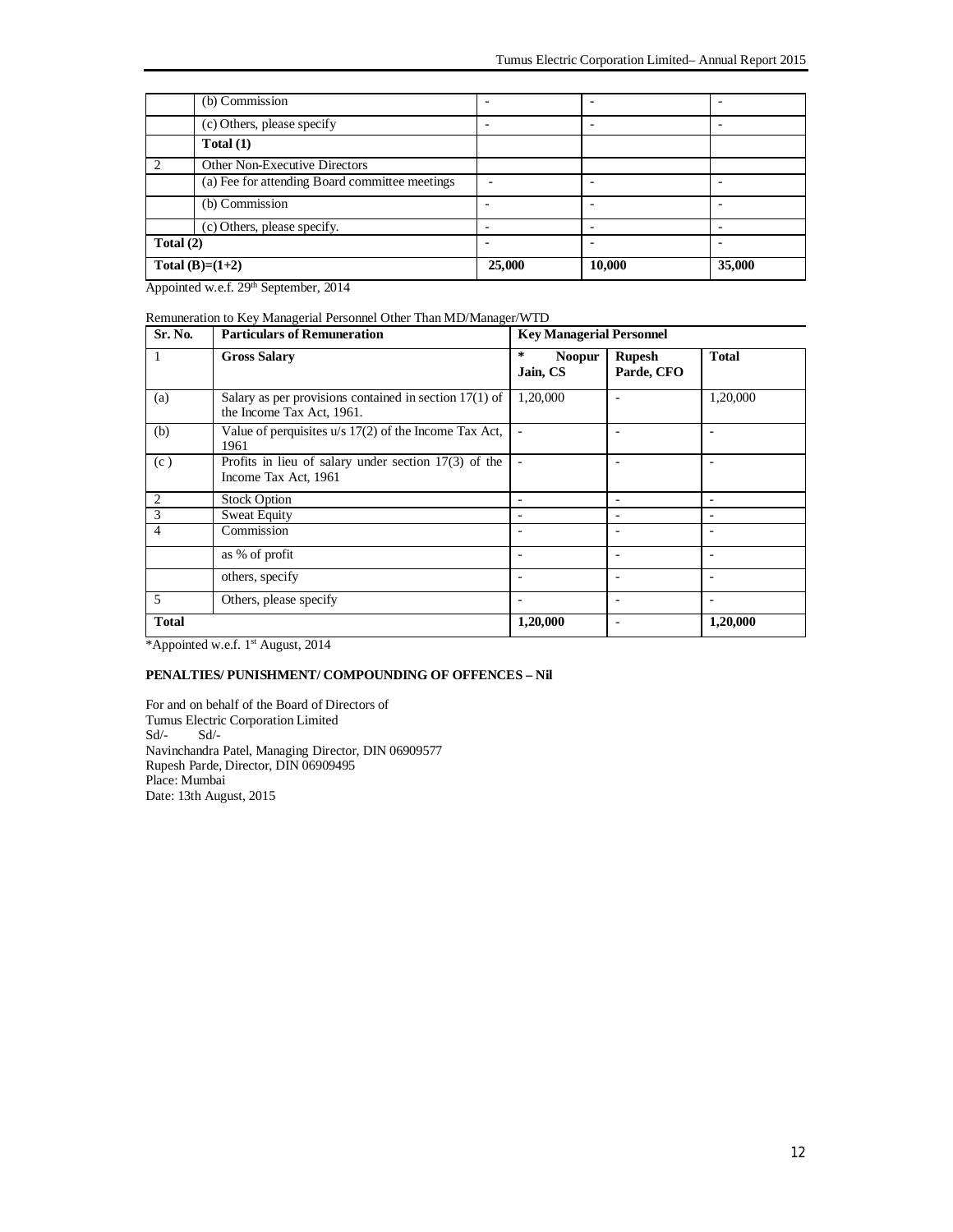### **Annexure II - Related Party Transactions FORM No. AOC-2**

(Pursuant to clause (h) of sub-section (3)of section 134 of the Act and Rule 8(2) of the Companies (Accounts) Rules, 2014)

### **Form for disclosure of particulars of contracts/arrangements entered into by the Company with related parties referred to in sub-section (1) of section 188 of the Companies Act, 2013 including certain arm's length transactions under third proviso thereto**

**Details of contracts or arrangements or transactions not at arm's length basis: Nil**

### **Details of material contracts or arrangement or transactions at arm's length basis:**

| Name(s) of the<br>related<br>party<br>and nature of<br>relationship          | of<br><b>Nature</b><br>contracts/arrangements/<br>transactions | <b>Duration</b><br>of<br>the<br>contracts/arrangements/<br>transactions | Salient terms of<br>the contracts or<br>arrangements or<br>transactions<br>including<br>the<br>value, if any                                                  | Date(s)<br>of<br>approv<br>al<br>bv<br>the<br>Board,<br>if any | <b>Amount</b><br>paid as<br>advance<br>, if any |
|------------------------------------------------------------------------------|----------------------------------------------------------------|-------------------------------------------------------------------------|---------------------------------------------------------------------------------------------------------------------------------------------------------------|----------------------------------------------------------------|-------------------------------------------------|
| BCB<br>Finance<br>Limited.<br>Company having<br>common<br>promoter           | Loan taken and repaid                                          | 20-Jun-14 to 31-Mar-15                                                  | Loan taken $@12\%$<br>maximum<br>p.a<br>outstanding Rs. 39<br>lakh<br>during the<br>year<br>Year end balance<br>Nil                                           | $30-$<br>May-<br>2014                                          | Nil                                             |
| BCB<br>Brokerage<br>Private Limited,<br>Company having<br>common<br>promoter | DP and Stock Broking<br>services availed                       | Ongoing                                                                 | Brokerage Rs. 0.00<br>lakh<br>Securities<br>purchased at BSE<br>44.55 lakh<br>Rs.<br>Securities sold at<br><b>BSERs.</b> 14.961akh<br>Year end balance<br>Nil | $30-$<br>May-<br>2014                                          | Nil                                             |

For and on behalf of the Board of Directors of Tumus Electric Corporation Limited  $Sd/-$ Navinchandra Patel, Managing Director, DIN 06909577 Rupesh Parde, Director, DIN 06909495 Place: Mumbai Date: 13th August, 2015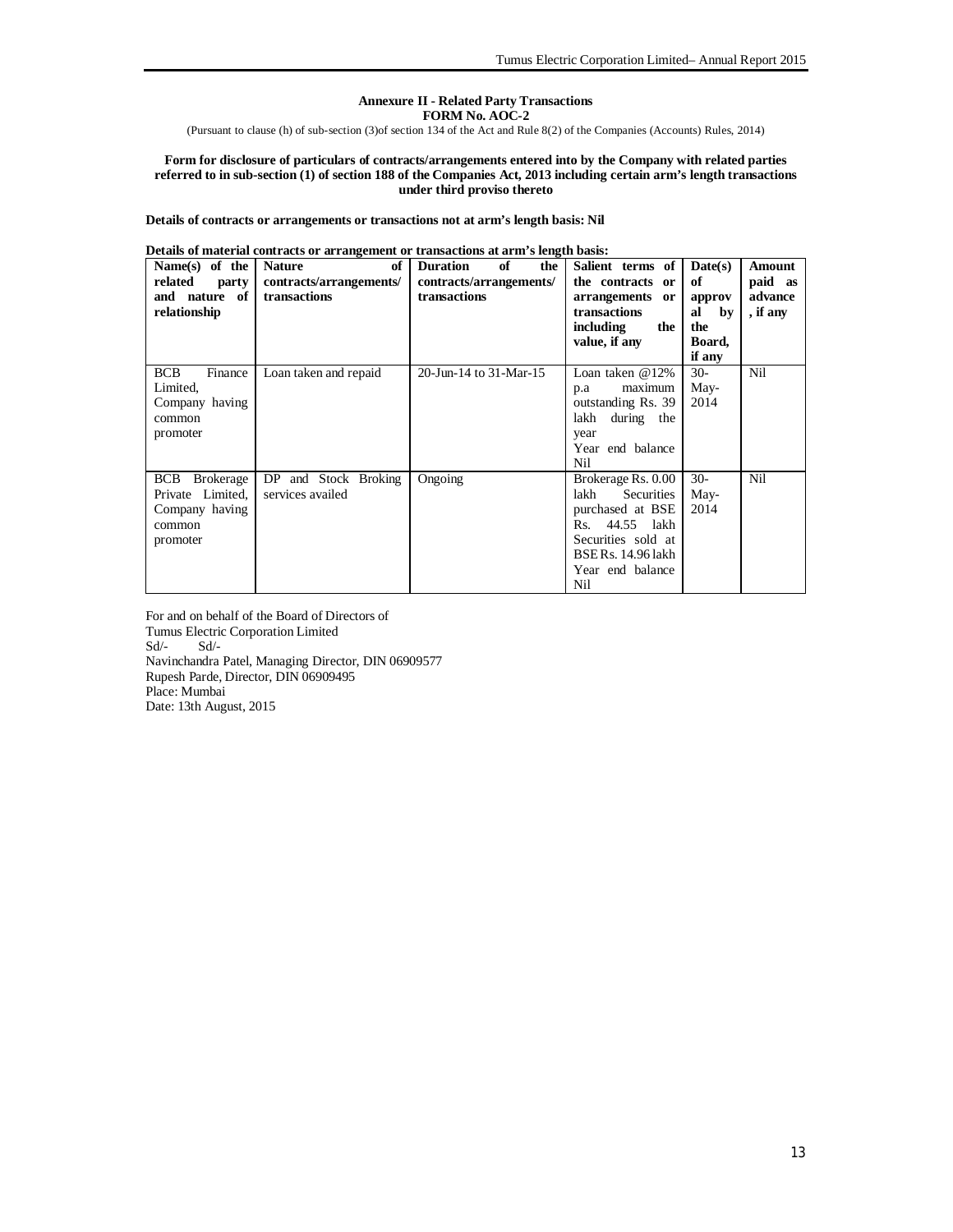#### **Annexure III**

## **SECRETARIAL AUDIT REPORT FOR THE FINANCIAL YEAR ENDED ON 31ST MARCH, 2015**

*[Pursuant to section 204(1)of the Companies Act,2013and Rule No.9 ofthe Companies (Appointment and RemunerationPersonnel) Rules,* 

*2014]*

### To, The Members, **Tumus Electric Corporation Limited**

I have conducted the secretarial audit of the compliance of applicable statutory provisions and the adherence to good corporate practices by Tumus Electric Corporation Limited (hereinafter called the Company). Secretarial Audit was conducted in a manner that provided me a reasonable basis for evaluating the corporate conducts/statutory compliances and expressing my opinion thereon.

Based on my verification of theCompany's books, papers, minute books, forms and returns filed and other records maintained by the Company and also the information provided by the Company, its officers, agents and authorized representatives during the conduct of secretarial audit, I hereby report that in my opinion, the company has, during the audit period covering the financial year ended on 31st March, 2015 ('Audit period') complied with the statutory provisions listed hereunder and also that the Company has proper Board-processes and compliance- mechanism in place to the extent, in the manner and subject to the reporting made hereinafter:

I have examined the books, papers, minute books, forms and returns filed and other records maintained by Tumus Electric Corporation Limited for the financial year ended on 31st March, 2015 according to the provisions of:

The Companies Act, 2013 (the Act) and the rules made thereunder;

The Securities Contracts (Regulation) Act, 1956 ('SCRA') and the rules made thereunder;

The Depositories Act, 1996 and the Regulations and Bye-laws framed thereunder;

Foreign Exchange Management Act, 1999 and the rules and regulations made thereunder to the extent of Foreign Direct Investment, Overseas Direct Investment and External Commercial Borrowings;

The Regulations and Guidelines prescribed under the Securities and Exchange Board of India Act, 1992 ('SEBI Act') viz. :-

The Securities and Exchange Board of India (Substantial Acquisition of Shares and Takeovers) Regulations, 2011;

The Securities and Exchange Board of India (Prohibition of Insider Trading) Regulations, 1992;

The Securities and Exchange Board of India (Issue of Capital and Disclosure Requirements) Regulations, 2009; ( **Not applicable in accordance to Regulation 3(b) of the said Regulations)** 

The Securities and Exchange Board of India (Employee Stock Option Scheme and Employee Stock Purchase Scheme) Guidelines, 1999; **( Not applicable to the company during the Audit Period)**

The Securities and Exchange Board of India (Issue and Listing of Debt Securities) Regulations, 2008; **( Not applicable to the company during the Audit Period)**

The Securities and Exchange Board of India (Registrars to an Issue and Share Transfer Agents) Regulations, 1993 regarding the Companies Act and dealing with client;

The Securities and Exchange Board of India (Delisting of Equity Shares) Regulations, 2009; **( Not applicable to the company during the Audit Period)** and

The Securities and Exchange Board of India (Buyback of Securities) Regulations, 1998; **( Not applicable to the company during the Audit Period)**

I have also examined compliance with the applicable clauses of the following:

Secretarial Standards issued by The Institute of Company Secretaries of India. **(Not notified as not applicable to the company during the Audit Period)**

The Listing Agreements entered into by the Company with BSE limited.

During the period under review the Company has complied with the provisions of the Act, Rules, Regulations, Guidelines, Standards, etc. mentioned above.

### **I further report that**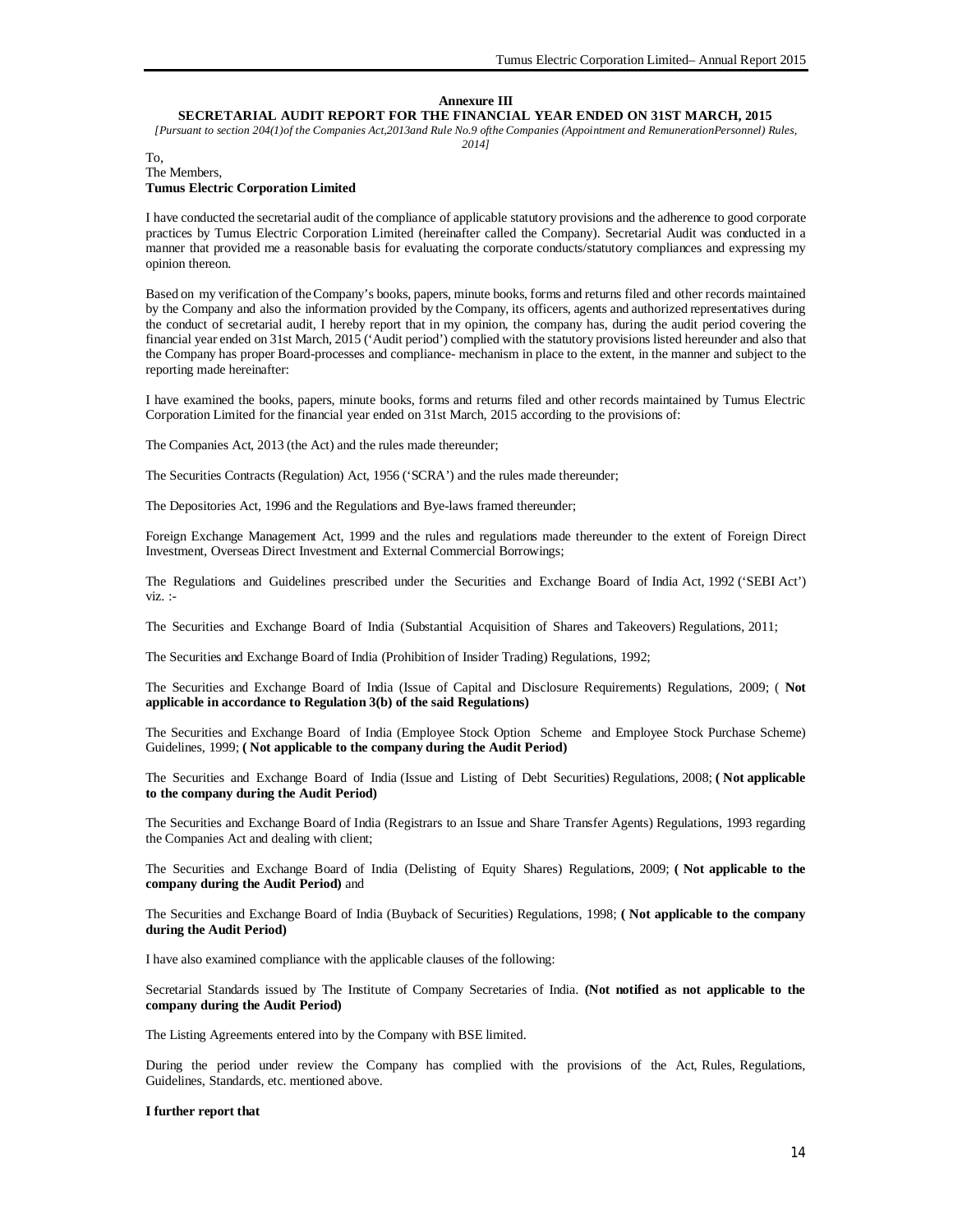The Board of Directors of the Company is duly constituted with proper balance of Executive Directors, Non-Executive Directors and Independent Directors.

Adequate notice is given to all directors to schedule the Board Meetings, agenda and detailed notes on agenda were sent at least seven days in advance, and a system exists for seeking and obtaining further information and clarifications on the agenda items before the meeting and for meaningful participation at the meeting.

All decisions at Board Meetings and Committee Meetings are carried out unanimously as recorded in the minutes of the meetings of the Board of Directors or Committee of the Board, as the case may be.

**I further report that** there are adequate systems and processes in the company commensurate with the size and operations of the company to monitor and ensure compliance with applicable laws, rules, regulations and guidelines.

### **I further report that** during the audit period:

The company has passed the special resolution under section 180 of the Companies Act, 2013 to increase the borrowing power of the Board.

The Company has issued 461,025 equity shares to its existing shareholders on the basis of right issue.

### **Sd/- SONAM JAIN Company Secretary**

Membership No. 31862 Certificate of Practice No. 12402

Date: 13<sup>th</sup> August, 2015 Place: Mumbai

This report is to be read with my letter of even date which is annexed as **Annexure A** and forms an integral part of this report.

### **ANNEXURE- A TO THE SECRETARIAL AUDIT REPORT**

To,

# The Members **Tumus Electric Corporation Limited**

My report of even date is to be read along with this letter.

Maintenance of secretarial record is the responsibility of the management of the company. My responsibility is to express an opinion on these secretarial records based on my audit.

I have followed the audit practices and processes as were appropriate to obtain reasonable assurance about the correctness of the contents of the Secretarial records. The verification was done on test basis to ensure that correct facts are reflected in secretarial records. I believe that the processes and practices, I followed provide a reasonable basis for my opinion.

I have not verified the correctness and appropriateness of financial records and Books of Accounts of the company.

Wherever required, I have obtained the Management representation about the compliance of laws, rules and regulations and happening of events etc.

The compliance of the provisions of Corporate and other applicable laws, rules, regulations, standards is the responsibility of management. My examination was limited to the verification of procedures on test basis.

The Secretarial Audit report is neither an assurance as to the future viability of the company nor of the efficacy or effectiveness with which the management has conducted the affairs of the company.

**Sd/- SONAM JAIN Company Secretary** Membership No. 31862 Certificate of Practice No. 12402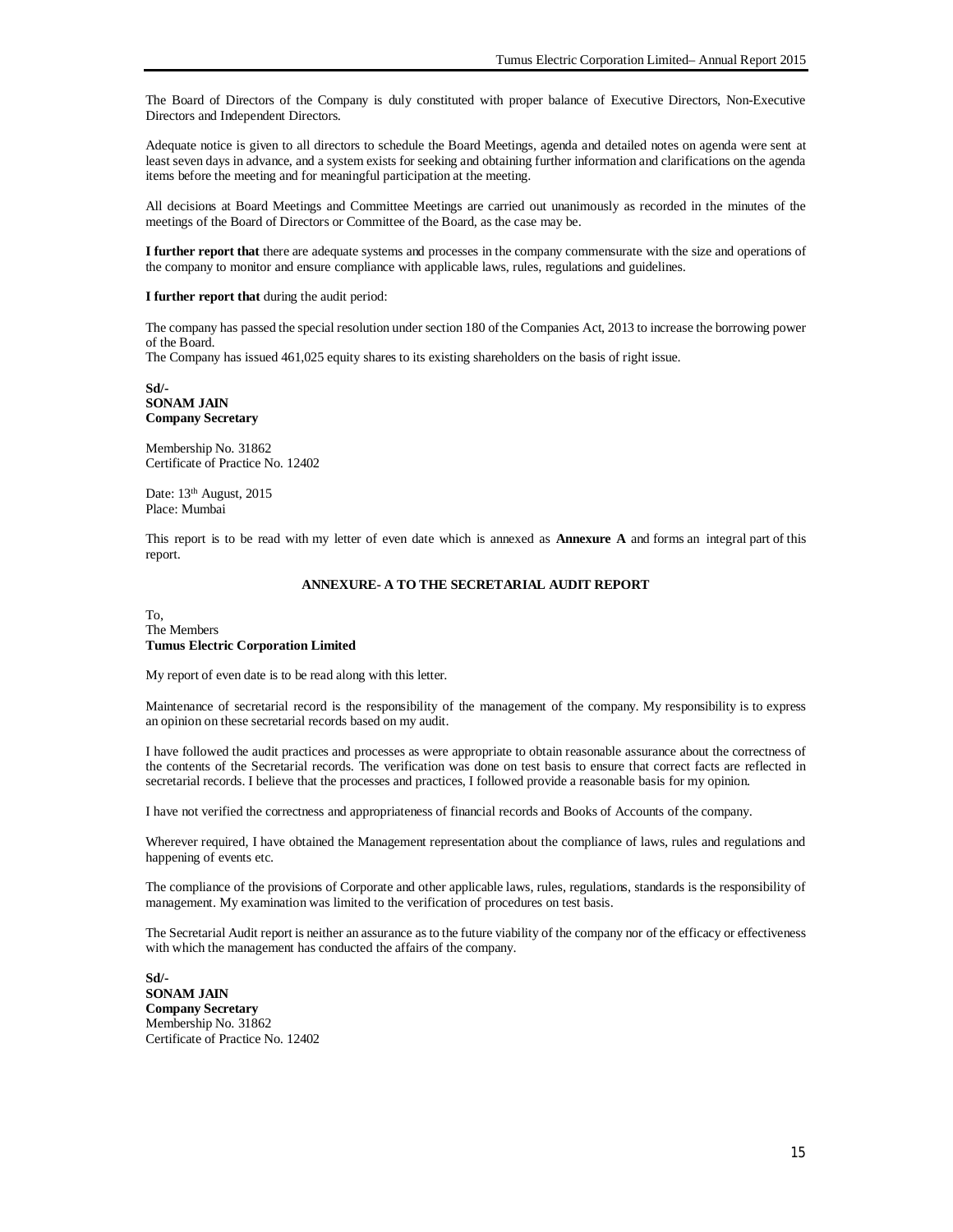### **Annexure IV**

# **POLICY FOR SELECTION AND APPOINTMENT OF DIRECTORS AND THEIR REMUNERATION**

The Nomination and Remuneration Committee (NRC) has adopted a Policy which, inter alia, deals with the manner of selection of Board of Directors and CEO & Managing Director and their remuneration. The said Policy has been outlined below:

### **CRITERIA OF SELECTION OF NON EXECUTIVE DIRECTORS**

- The Non-Executive Directors shall be of high integrity with relevant expertise and experience so as to have a diverse Board with Directors having expertise in the fields of marketing, finance, taxation, law, governance and general management
- $\bullet$ In case of appointment of Independent Directors, the NRC shall satisfy itself with regard to the independent nature of the Directors vis-à-vis the Company so as to enable the Board to discharge its function and duties effectively.
- The NRC shall ensure that the candidate identified for appointment as a Director is not disqualified for appointment  $\bullet$ under Section 164 of the Companies Act, 2013.
- The NRC shall consider the following attributes / criteria, whilst recommending to the Board the candidature for appointment as Director.
	- o Qualification, expertise and experience of the Directors in their respective fields;
	- o Personal, Professional or business standing;
	- o Diversity of the Board
- In case of re-appointment of Non-Executive Directors, the Board shall take into consideration the performance  $\bullet$ evaluation of the Director and his engagement level.

### **REMUNERATION**

- The Non-Executive Directors shall be entitled to receive remuneration by way of sitting fees, reimbursement of expenses for participation in the Board / Committee meetings and commission as detailed hereunder:
- $\bullet$ A Non-Executive Director shall be entitled to receive sitting fees for each meeting of the Board or Committee of the Board attended by him, of such sum as may be approved by the Board of Directors within the overall limits prescribed under the Companies Act, 2013 and The Companies (Appointment and Remuneration of Managerial Personnel) Rules, 2014;
- The Independent Directors of the Company shall not be entitled to participate in the Stock Option Scheme of the Company, if any, introduced by the Company.

## **MANAGING DIRECTOR - CRITERIA FOR SELECTION / APPOINTMENT**

For the purpose of selection of the Managing Director, the NRC shall recommend the Promoter Directors as Managing Director who are persons of integrity who possess relevant expertise, experience and leadership qualities required for the position.

### **Remuneration for the Managing Director**

- At the time of appointment or re-appointment, the Managing Director shall be paid such remuneration as may be mutually agreed between the Company (which includes the NRC and the Board of Directors) and the Managing Director within the overall limits prescribed under the Companies Act, 2013.
- The remuneration shall be subject to the approval of the Members of the Company in General Meeting.
- The remuneration of the Managing Director may be contain variable components  $\bullet$

### **Remuneration Policy for the Senior Management Employees**

- In determining the remuneration of the Senior Management Employees (i.e. KMPs and Executive Committee  $\bullet$ Members) the N&R Committee shall ensure / consider the following:
- The relationship of remuneration and performance benchmark;
- The balance between fixed and incentive pay reflecting short and long term performance objectives, appropriate to the working of the Company and its goals;
- The remuneration is divided into two components viz. fixed component comprising salaries, perquisites and  $\bullet$ retirement benefits and a variable component comprising performance bonus;
- $\bullet$ The remuneration including annual increment and performance bonus is decided based on the criticality of the roles and responsibilities, the Company's performance vis-à-vis the annual budget achievement, individual's performance vis-à-vis KRAs / KPIs, industry benchmark and current compensation trends in the market.
- The Managing Director will carry out the individual performance review based on the standard appraisal matrix and  $\bullet$ shall take into account the appraisal score card and other factors mentioned herein-above, whilst recommending the annual increment and performance incentive to the NRC for its review and approval.

For and on behalf of the Board of Directors of Tumus Electric Corporation Limited Sd/- Sd/- Navinchandra Patel, Managing Director, DIN 06909577 Rupesh Parde, Director, DIN 06909495 Place: Mumbai Date: 13th August, 2015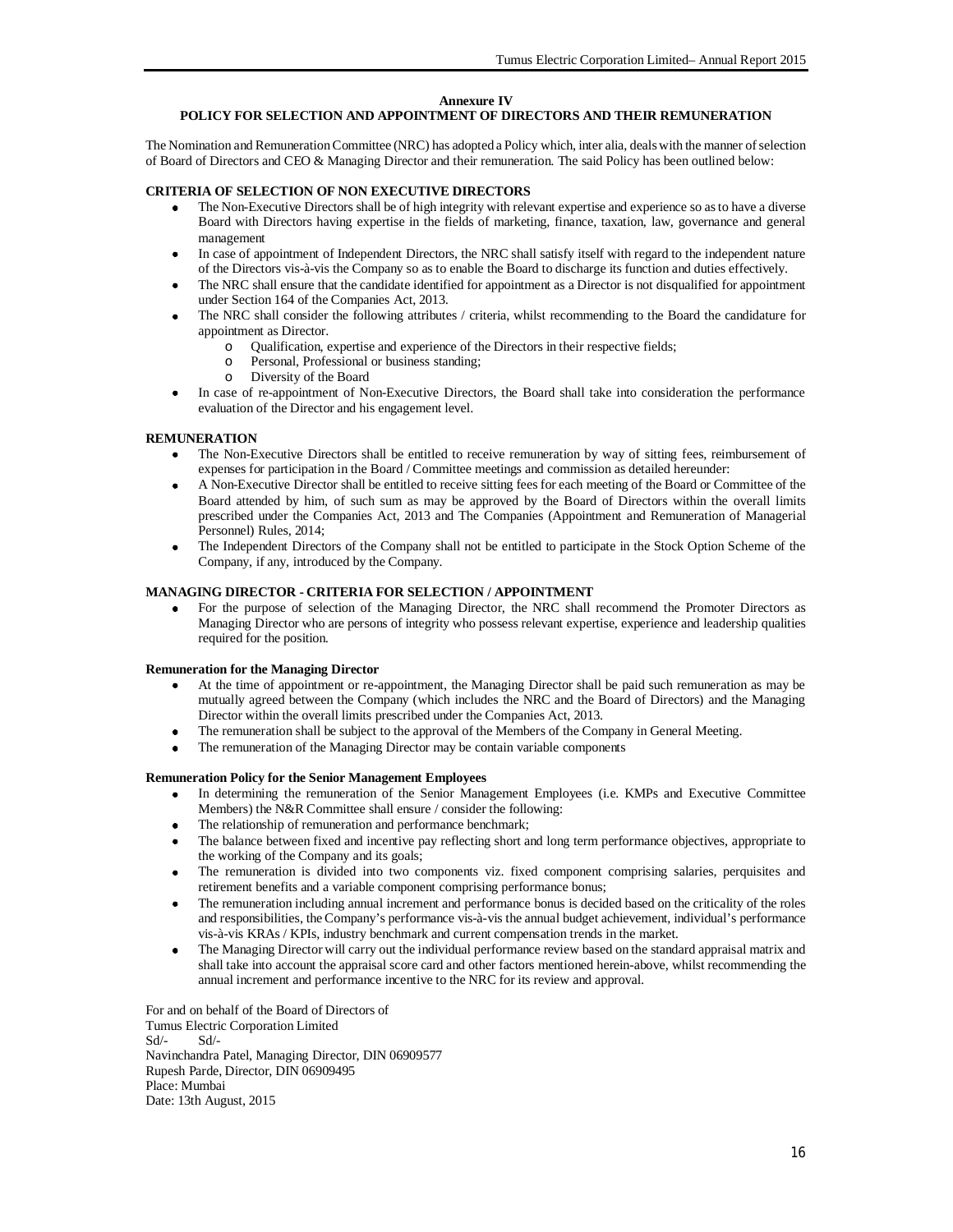### **INDEPENDENT AUDIT REPORT**

To the Members of Tumus Electric Corporation Limited

### Report on the Standalone Financial Statements

We have audited the accompanying standalone financial statements of Tumus Electric Corporation Limited ('the Company'), which comprise the balance sheet as at 31 March 2015, the statement of profit and loss and the cash flow statement for the year then ended, and a summary of significant accounting policies and other explanatory information.

### Management's Responsibility for the Standalone Financial Statements

The Company's Board of Directors is responsible for the matters stated in Section 134(5) of the Companies Act, 2013 ("the Act") with respect to the preparation and presentation of these standalone financial statements that give a true and fair view of the financial position, financial performance and cash flows of the Company in accordance with the accounting principles generally accepted in India, including the Accounting Standards specified under Section 133 of the Act, read with Rule 7 of the Companies (Accounts) Rules, 2014. This responsibility also includes maintenance of adequate accounting records in accordance with the provisions of the Act for safeguarding the assets of the Company and for preventing and detecting frauds and other irregularities; selection and application of appropriate accounting policies; making judgments and estimates that are reasonable and prudent; and design, implementation and maintenance of adequate internal financial controls, that were operating effectively for ensuring the accuracy and completeness of the accounting records, relevant to the preparation and presentation of the financial statements that give a true and fair view and are free from material misstatement, whether due to fraud or error.

### Auditor's Responsibility

Our responsibility is to express an opinion on these standalone financial statements based on our audit.

We have taken into account the provisions of the Act, the accounting and auditing standards and matters which are required to be included in the audit report under the provisions of the Act and the Rules made thereunder.

We conducted our audit in accordance with the Standards on Auditing specified under Section 143(10) of the Act. Those Standards require that we comply with ethical requirements and plan and perform the audit to obtain reasonable assurance about whether the financial statements are free from material misstatement.

An audit involves performing procedures to obtain audit evidence about the amounts and the disclosures in the financial statements. The procedures selected depend on the auditor's judgment, including the assessment of the risks of material misstatement of the financial statements, whether due to fraud or error. In making those risk assessments, the auditor considers internal financial control relevant to the Company's preparation of the financial statements that give a true and fair view in order to design audit procedures that are appropriate in the circumstances, but not for the purpose of expressing an opinion on whether the Company has in place an adequate internal financial controls system over financial reporting and the operating effectiveness of such controls. An audit also includes evaluating the appropriateness of the accounting policies used and the reasonableness of the accounting estimates made by the Company's Directors, as well as evaluating the overall presentation of the financial statements.

We believe that the audit evidence we have obtained is sufficient and appropriate to provide a basis for our audit opinion on the standalone financial statements.

### Opinion

In our opinion and to the best of our information and according to the explanations given to us, the aforesaid standalone financial statements give the information required by the Act in the manner so required and give a true and fair view in conformity with the accounting principles generally accepted in India, of the state of affairs of the Company as at 31 March 2015 and its profit and its cash flows for the year ended on that date.

### Report on Other Legal and Regulatory Requirements

1. As required by the Companies (Auditor's Report) Order, 2015 ("the Order") issued by the Central Government of India in terms of sub-section (11) of section 143 of the Act, we give in the Annexure a statement on the matters specified in the paragraph 3 and 4 of the Order, to the extent applicable.

2. As required by Section 143 (3) of the Act, we report that:

(a) we have sought and obtained all the information and explanations which to the best of our knowledge and belief were necessary for the purposes of our audit.

(b) in our opinion proper books of account as required by law have been kept by the Company so far as it appears from our examination of those books;

(c) the balance sheet, the statement of profit and loss and the cash flow statement dealt with by this Report are in agreement with the books of account;

(d) in our opinion, the aforesaid standalone financial statements comply with the Accounting Standards specified under Section 133 of the Act, read with Rule 7 of the Companies (Accounts) Rules, 2014;

(e) on the basis of the written representations received from the directors as on 31 March 2015 taken on record by the Board of Directors, none of the directors is disqualified as on 31 March 2015 from being appointed as a director in terms of Section 164 (2) of the Act; and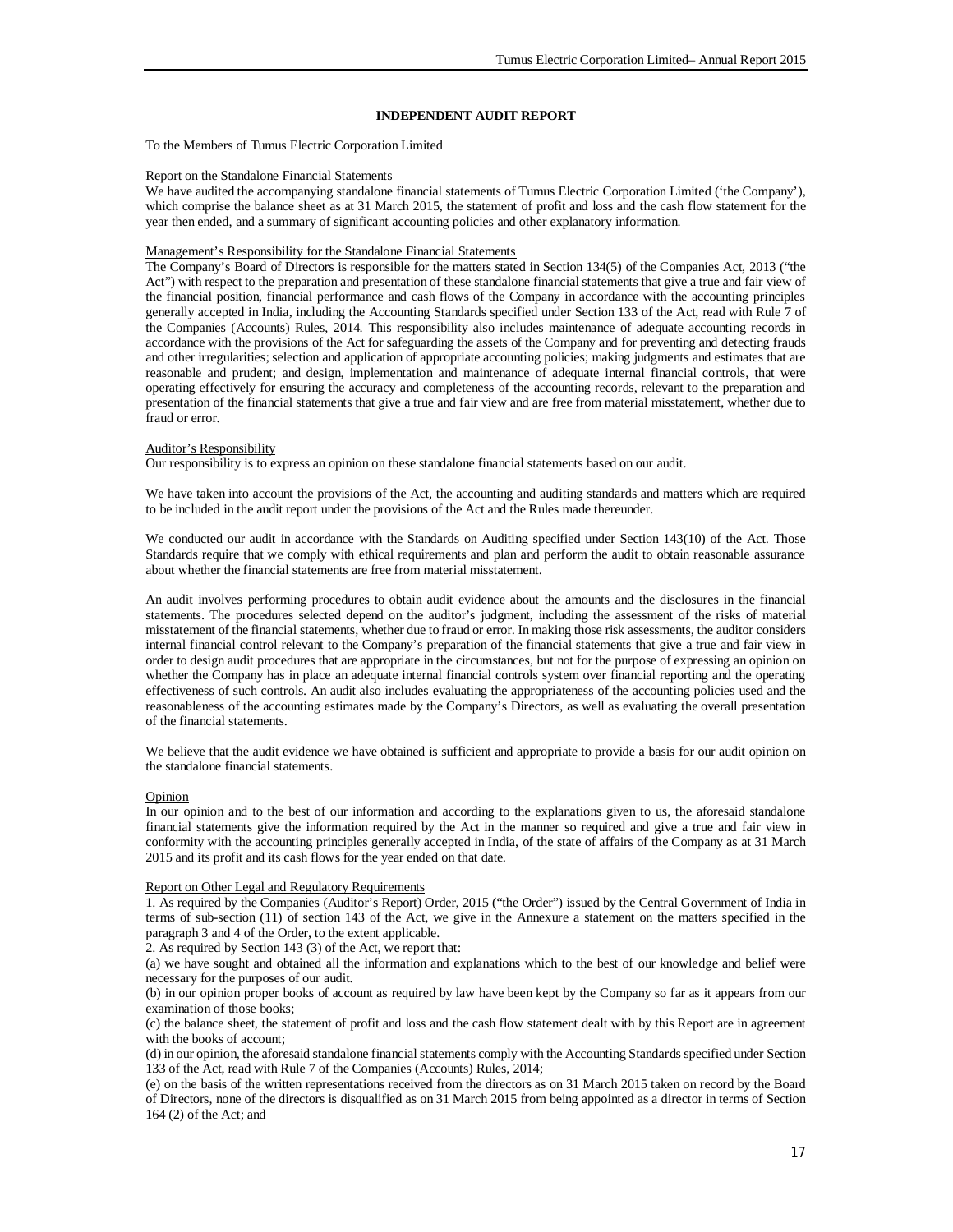(f) with respect to the other matters to be included in the Auditor's Report in accordance with Rule 11 of the Companies (Audit and Auditors) Rules, 2014, in our opinion and to the best of our information and according to the explanations given to us: i. the Company has disclosed the impact of pending litigations on its financial position in its financial statements ii. the Company has made provision, as required under the applicable law or accounting standards, for material foreseeable losses, if any, on long-term contracts including derivative contracts, if any, to the financial statements; and iii. There has been no delay in transferring amounts, if required to be transferred, to the Investor Education and Protection Fund by the Company.

For Bhatter & Co. Chartered Accountants Firm Registration No. 131092W

Sd/- D.H. Bhatter Proprietor Membership No. 16937 Place: Mumbai Date: 13-Aug-15

### Annexure to the Independent Auditors' Report

The Annexure referred to in our Independent Auditors' Report to the members of the Company on the standalone financial statements for the year ended 31 March 2015, we report that:

(i) the Company does not have any fixed assets;

(ii) the Company does not have any inventory;

(iii) the Company has not granted any loans, secured or unsecured to companies, firms or other parties covered in the register maintained under section 189 of the Companies Act;

(iv) there an adequate internal control system commensurate with the size of the Company and the nature of its business, for the purchase of inventory and fixed assets and for the sale of goods and services. There is no continuing failure to correct major weaknesses in internal control system;

(v) the Company has not accepted deposits;

(vi) the Company is not required to maintain cost records under sub-section (1) of section 148 of the Companies Act;

(vii) (a) the Company regular in depositing undisputed statutory dues including provident fund, employees' state insurance, income-tax, sales-tax, wealth tax, service tax, duty of customs, duty of excise, value added tax, cess and any other statutory dues with the appropriate authorities;

(b) There are no disputes for dues of income tax or sales tax or wealth tax or service tax or duty of customs or duty of excise or value added tax or cess;

(c) There is no amount required to be transferred to investor education and protection fund in accordance with the relevant provisions of the Companies Act, 1956 (1 of 1956);

(viii) the Company's accumulated losses at the end of the financial year isless than fifty per cent of its net worth. The Company has incurred cash losses in the current financial year and in the immediately preceding financial year;

(ix) the Company has not defaulted in repayment of dues to a financial institution or bank or debenture holders;

(x) the Company has not given any guarantee for loans taken by others from bank or financial institutions;

(xi) no term loans have been availed by the Company;

(xii) no fraud on or by the Company has been noticed or reported during the year.

For Bhatter & Co. Chartered Accountants Firm Registration No. 131092W

Sd/- D.H. Bhatter Proprietor Membership No. 16937 Place: Mumbai Date: 13-Aug-15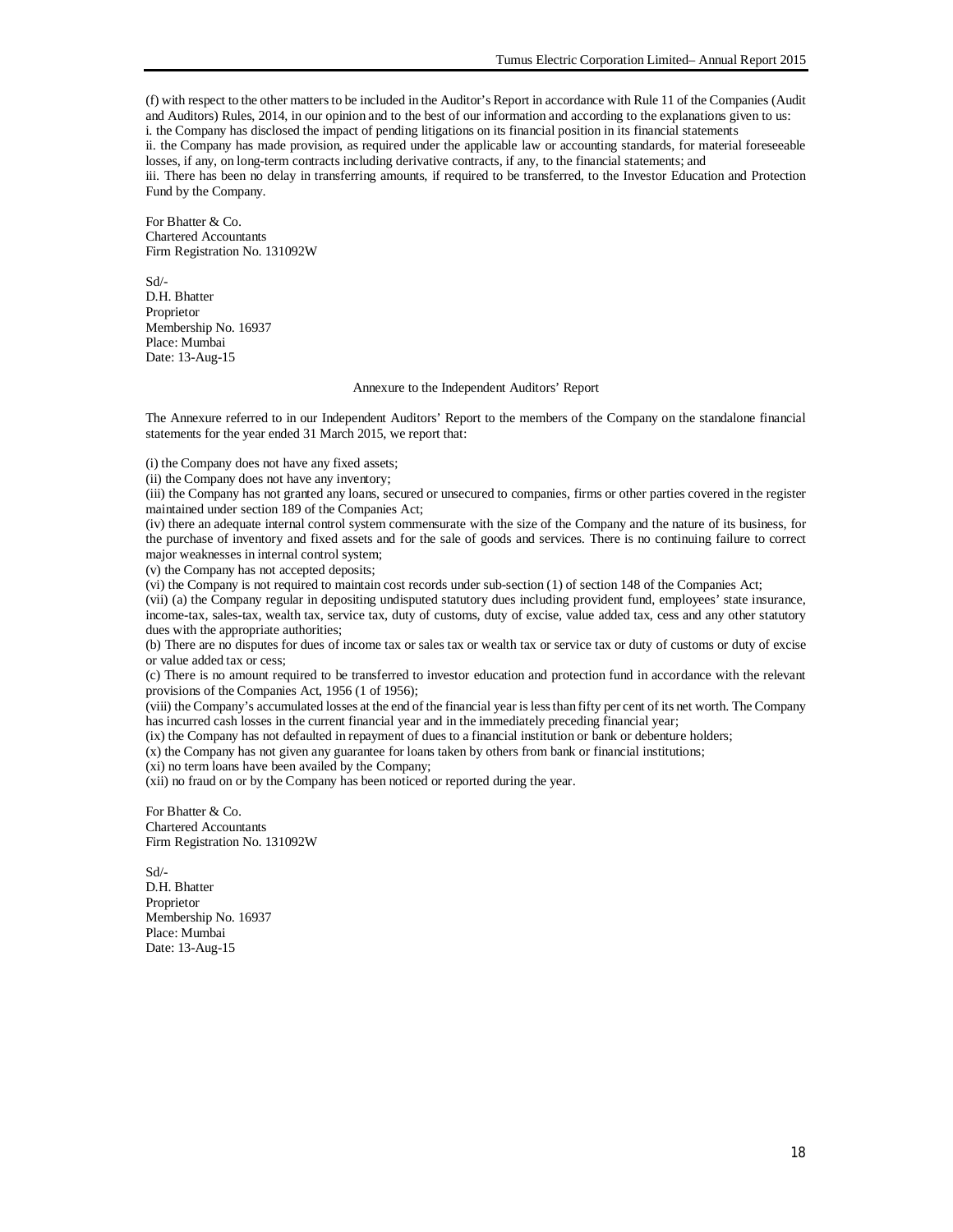| Name of the Company           | TUMUS ELECTRIC CORPORATION LIMITED |                              |                              |  |  |
|-------------------------------|------------------------------------|------------------------------|------------------------------|--|--|
| <b>CIN Number</b>             |                                    | L31300MP1973PLC001186        |                              |  |  |
|                               |                                    |                              | Balance Sheet as at (in Rs.) |  |  |
| Particulars                   | Note No.                           | As on 31-Mar-2015            | As on 31-Mar-2014            |  |  |
| I. EQUITY AND LIABILITIES     |                                    |                              |                              |  |  |
| (1) Shareholders' funds       |                                    |                              |                              |  |  |
| (a) Share capital             | 1                                  | 97, 32, 750                  | 51,22,500                    |  |  |
| (b) Reserves and surplus      | 2                                  | $-2,543,129$                 | 12,03,697                    |  |  |
| (4) Current liabilities       |                                    |                              |                              |  |  |
| (a) Other current liabilities | 3                                  | 49,950                       | -                            |  |  |
| (b) Short-term provisions     | 4                                  |                              | 15,000                       |  |  |
| <b>TOTAL</b>                  |                                    | 7,239,571                    | 63,41,197                    |  |  |
| <b>II. ASSETS</b>             |                                    |                              |                              |  |  |
| $(1)(a)$ Fixed assets         |                                    | $\qquad \qquad \blacksquare$ | $\overline{\phantom{0}}$     |  |  |
| (b) Non-current investments   | 5                                  | 6,590,291                    | 35,54,250                    |  |  |
| (c) Deferred Tax Assets (net) |                                    | ٠                            | ٠                            |  |  |
| (2) Current Assets            |                                    |                              |                              |  |  |
| (a) Cash and cash equivalents | 6                                  | 593,355                      | 27,81,947                    |  |  |
| (b) Other current assets      | 7                                  | 55,925                       | 5,000                        |  |  |
| Notes to accounts             | 13                                 |                              |                              |  |  |
| <b>TOTAL</b>                  |                                    | 7,239,571                    | 63,41,197                    |  |  |

In terms of our report of even date For Bhatter & Co. Chartered Accountants Firm Registration No. 131092W

For and on behalf of the Board of M/S Tumus Electric Corporation Limited.

 $Sd/-$ D.H. Bhatter Proprietor Membership No. 16937 Place: Mumbai Date: 13-Aug-15

Sd/- Navinchandra Patel Managing Director DIN 06909577 Place : Mumbai Date : 13-Aug-15

Sd/- Rupesh Parde Director / CFO DIN 06909495 Place : Mumbai Date : 13-Aug-15 Sd/- Manish Mourya Company Secretary

Place : Mumbai Date : 13-Aug-15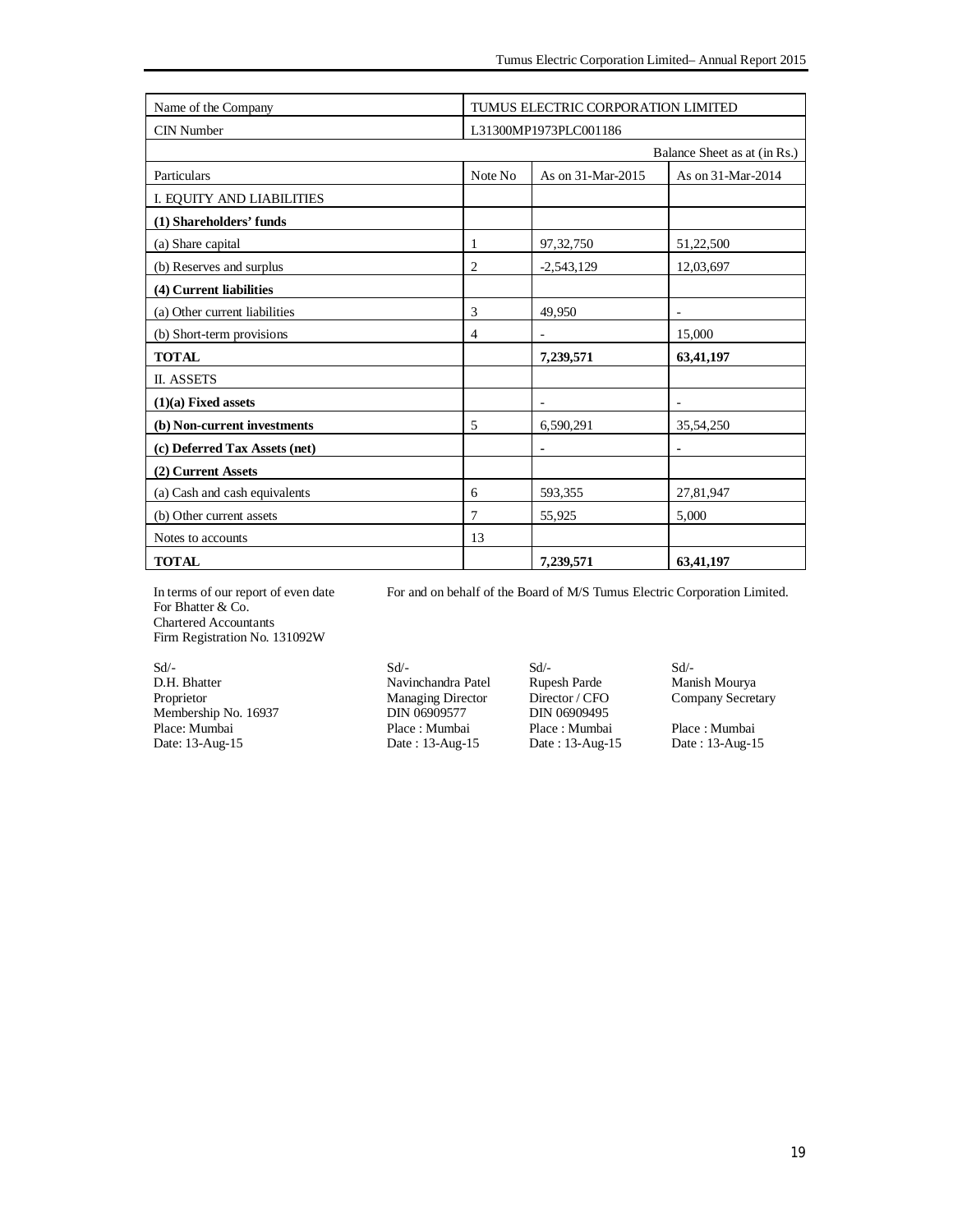| Name of the Company                                                               | TUMUS ELECTRIC CORPORATION LIMITED                  |                          |                |  |
|-----------------------------------------------------------------------------------|-----------------------------------------------------|--------------------------|----------------|--|
| CIN Number                                                                        | L31300MP1973PLC001186                               |                          |                |  |
|                                                                                   | Profit and loss account for the year ended (in Rs.) |                          |                |  |
| Particulars                                                                       | 31-Mar-2015<br>31-Mar-2014<br>Note No               |                          |                |  |
| I Revenue from operations                                                         |                                                     | $\bar{\phantom{a}}$      | $\bar{a}$      |  |
| II Other income                                                                   | 8                                                   | 43,431                   | ÷              |  |
| <b>III Total Revenue <math>(I + II)</math></b>                                    |                                                     | 43,431                   | ÷,             |  |
| <b>IV Expenses:</b>                                                               |                                                     |                          | $\blacksquare$ |  |
| Employee benefits expense                                                         | $\mathbf{Q}$                                        | 1,20,000                 | ÷.             |  |
| Finance Cost                                                                      | 10                                                  | 145,473                  | ÷              |  |
| Depreciation and amortization expense                                             |                                                     | $\overline{a}$           | ÷,             |  |
| Administrative expenses                                                           | 11                                                  | 3,524,784                | 54,000         |  |
| <b>Total expenses</b>                                                             |                                                     | 37,90,257                | 54,000         |  |
| V Profit before exceptional and extraordinary items and<br>$tax$ ( $III$ - $IV$ ) |                                                     | $\overline{a}$           | $\overline{a}$ |  |
| VI Exceptional items                                                              |                                                     | $\overline{\phantom{a}}$ | $\overline{a}$ |  |
| VII Profit before extraordinary items and tax (V VI)                              |                                                     |                          |                |  |
| VIII Extraordinary items                                                          |                                                     |                          |                |  |
| IX Profit before tax (VII-VIII)                                                   |                                                     | (37, 46, 826)            | (54,000)       |  |
| X Tax expense:                                                                    |                                                     |                          |                |  |
| $(1)$ Current tax                                                                 |                                                     |                          |                |  |
| (2) Deferred tax                                                                  |                                                     | $\sim$                   | ä,             |  |
| XI Profit (Loss) for the period from continuing operations<br>$(VII - VIII)$      |                                                     | (37, 46, 826)            | (54,000)       |  |
| XII Profit/(loss) from discontinuing operations                                   |                                                     | $\overline{\phantom{a}}$ | ÷,             |  |
| XIII Tax expense of discontinuing operations                                      |                                                     | $\overline{\phantom{a}}$ | ÷,             |  |
| XIV Profit/(loss) from discontinuing operations (after tax)<br>$(XII - XIII)$     |                                                     |                          |                |  |
| $XY$ Profit (Loss) for the period $(XI + XIV)$                                    |                                                     | $\blacksquare$           | $\overline{a}$ |  |
| XVI (i) Weighted Earnings per equity share:                                       | 12                                                  |                          |                |  |
| $(1)$ Basic                                                                       |                                                     | (6.50)                   | (0.10)         |  |
| (2) Diluted                                                                       |                                                     | (6.50)                   | (0.10)         |  |
| Notes to accounts                                                                 | 13                                                  |                          |                |  |

In terms of our report of even date For Bhatter & Co. Chartered Accountants Firm Registration No. 131092W

 $Sd\prime-$ D.H. Bhatter Proprietor Membership No. 16937 Place: Mumbai Date: 13-Aug-15

For and on behalf of the Board of M/S Tumus Electric Corporation Limited.

 $Sd\prime$  -Navinchandra Patel Managing Director DIN 06909577 Place : Mumbai Date : 13-Aug-15

Sd/- Rupesh Parde Director / CFO DIN 06909495 Place : Mumbai Date : 13-Aug-15 Sd/- Manish Mourya Company Secretary Place : Mumbai Date : 13-Aug-15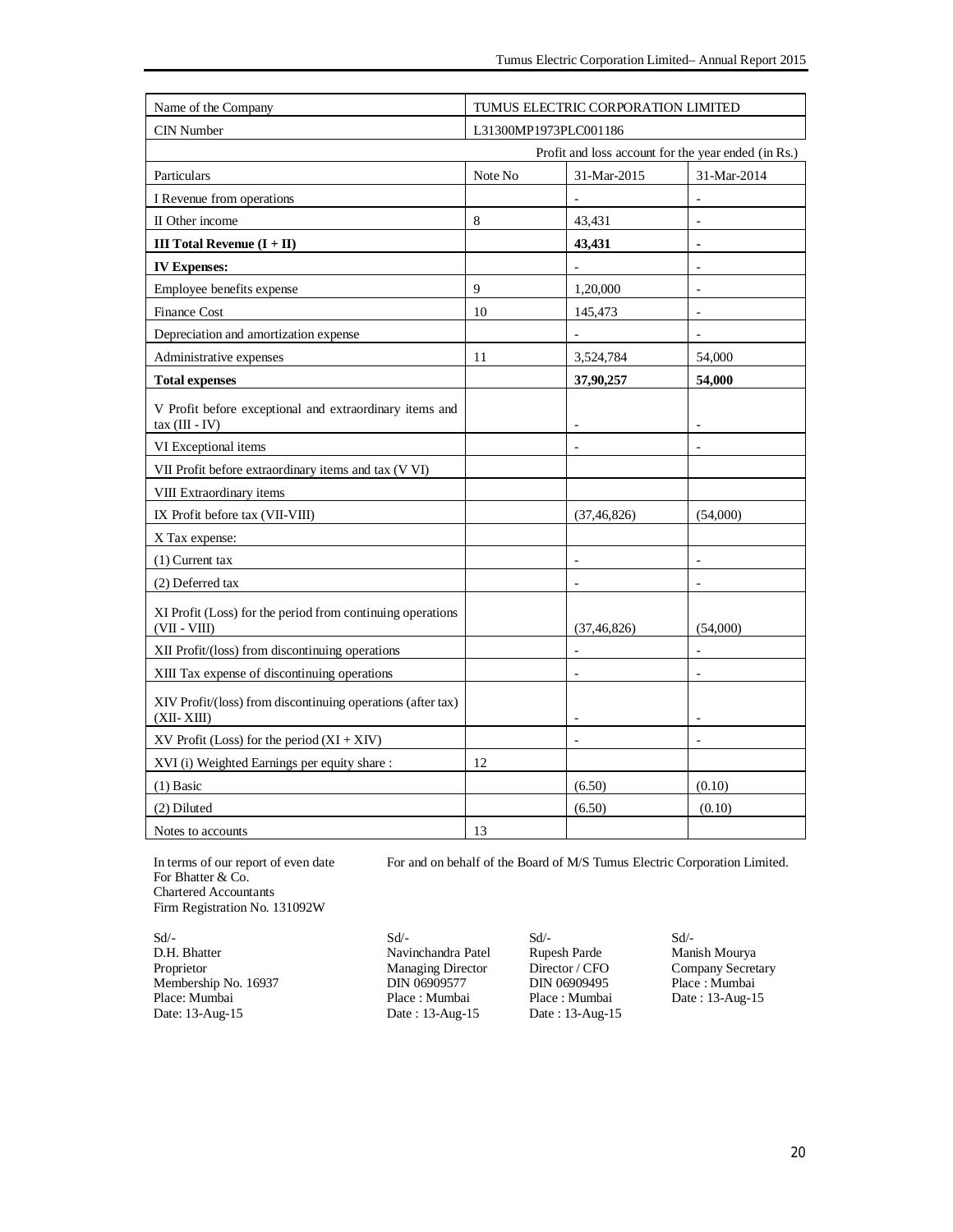| Name of the Company | TUMUS ELECTRIC CORPORATION LIMITED |
|---------------------|------------------------------------|
| CIN Number          | L31300MP1973PLC001186              |

Cash Flow Statement for the year ended (in Rs.)

| <b>PARTICULARS</b>                                                  | 31.03.2015     | 31.03.2014               |
|---------------------------------------------------------------------|----------------|--------------------------|
| A. Cash Flow from operating activities                              |                |                          |
| Net Profit / Loss before Tax                                        | $-3,746,826$   | $-54,000$                |
| Adjustments for                                                     |                |                          |
| (Profit) / Loss on sale of securities                               | $-24,218$      |                          |
| Interest received on FDR                                            | $-19,213$      |                          |
| <b>Finance Cost</b>                                                 | 148,387        | $\overline{\phantom{a}}$ |
| Operating Profit before Working Capital Changes                     | $-3,641,870$   | $-54,000$                |
| Adjustments for                                                     |                |                          |
| Decrease/(Increase) in other Current Assets                         | $-50,925$      |                          |
| Increase/(Decrease) in Creditors & Payables                         | 49,950         |                          |
| Increase/(Decrease) in Short Term Provisions                        | $-15,000$      | 10,000                   |
| Cash generated from Operations                                      | $-15,975$      | 10,000                   |
| Net Cash Flow from Operating Activities(A)                          | $-3,657,845$   | $-44,000$                |
|                                                                     |                |                          |
| B. Cash Flow from Investing Activities                              |                |                          |
| Profit on securities dealings                                       | 24,218         | $\overline{\phantom{a}}$ |
| <b>Interest Received on FDR</b>                                     | 19,213         |                          |
| Investment in bonds (net of w/off)                                  | $-3,036,041$   | $\overline{\phantom{a}}$ |
| Net Cash (used in)/ from investing activities(B)                    | $-2,992,610$   |                          |
|                                                                     |                |                          |
| C. Cash Flow from Financing Activities                              |                |                          |
| Proceeds from issue of Share Capital                                | 4,610,250      |                          |
| Proceeds from Long Term and Short Term Borrowings (Net of Payments) | $\blacksquare$ | $\overline{\phantom{a}}$ |
| Dividend Paid                                                       |                | $\overline{\phantom{a}}$ |
| Interest & Finance charges paid                                     | $-148,387$     | $\overline{\phantom{a}}$ |
| Net Cash (used in) / from financing activities $(C)$                | 4,461,863      | $\overline{\phantom{a}}$ |
|                                                                     |                |                          |
| Net increase in Cash & Cash Equivalents $(A+B+C)$                   | $-2,188,592$   | $-44,000$                |
| Opening Balance of Cash & Equivalents                               | 2,781,947      | 2,825,947                |
| Closing Balance of Cash & Equivalents                               | 593.355        | 2,781,947                |

In terms of our report of even date For Bhatter & Co. Chartered Accountants Firm Registration No. 131092W

For and on behalf of the Board of M/S Tumus Electric Corporation Limited.

| $Sd$ /-               | $Sd/-$             | $Sd/-$          | $Sd$ /-                  |
|-----------------------|--------------------|-----------------|--------------------------|
| D.H. Bhatter          | Navinchandra Patel | Rupesh Parde    | Manish Mourya            |
| Proprietor            | Director           | Director        | <b>Company Secretary</b> |
| Membership No. 16937  | DIN 06909577       | DIN 06909495    | Place: Mumbai            |
| Place: Mumbai         | Place: Mumbai      | Place: Mumbai   | Date: 13-Aug-15          |
| Date: $13$ -Aug- $15$ | Date: $13$ -Aug-15 | Date: 13-Aug-15 |                          |
|                       |                    |                 |                          |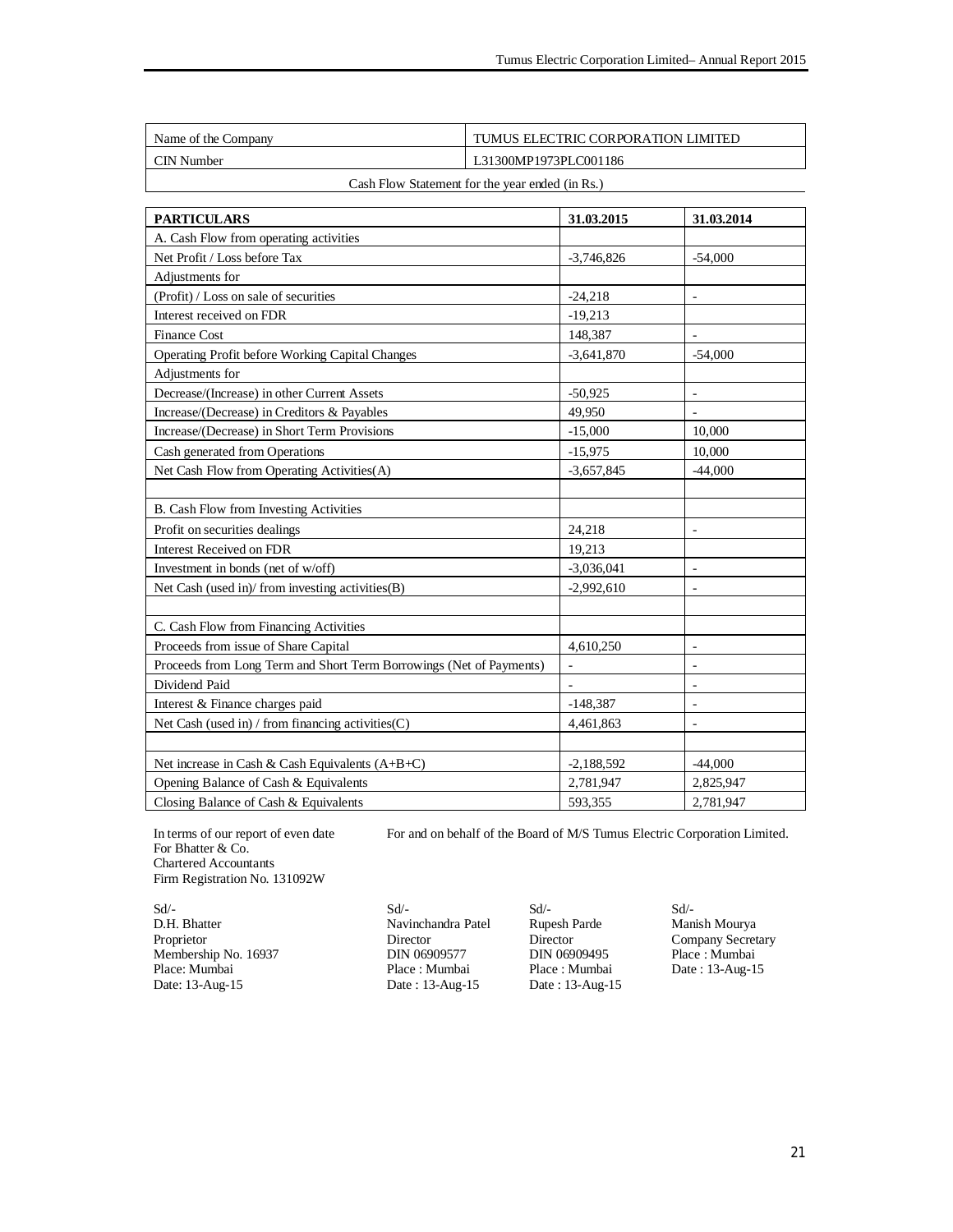# NOTES FORMING PART OF THE FINANCIAL STATEMENTS (in Rs.)

| Note 1 Share capital                                         |                        |             |                      |             |
|--------------------------------------------------------------|------------------------|-------------|----------------------|-------------|
| <b>Particulars</b>                                           | As at 31 March, 2015   |             | As at 31 March, 2014 |             |
|                                                              | of<br>Number<br>shares | Amount      | Number<br>of shares  | Amount      |
| <b>Authorised Capital</b>                                    |                        |             |                      |             |
| Cumulative Redeemable Preference Share of Rs. 10/- each      | 50,000                 | 5,00,000    | 50,000               | 5,00,000    |
| Equity Shares of Rs. 10/- each                               | 19,50,000              | 1,95,00,000 | 9.50,000             | 95,00,000   |
| Total                                                        | 20,00,000              | 2,00,00,000 | 10,00,000            | 1,00,00,000 |
| Issued and subscribed Capital (Equity shares of Rs. 10 each) | 9,91,025               | 99, 10, 250 | 5,30,000             | 53,00,000   |
| Paid Up Capital (Equity shares of Rs. 10 each)               | 9,73,275               | 97, 32, 750 | 5, 12, 250           | 51,22,500   |
| Less: Calls in arrears                                       |                        |             | --                   |             |

The Company has forfeited 17,750 equity shares on September 2, 2013. No preference shares are issued/subscribed.

# Reconciliation of the Number of equity shares and amount outstanding at the beginning and at the end of the period

|                                            | For FY 2014-15              |               | For FY 2013-14              |           |
|--------------------------------------------|-----------------------------|---------------|-----------------------------|-----------|
|                                            | <b>No. of Equity Shares</b> | <b>Amount</b> | <b>No. of Equity Shares</b> | Amount    |
| Shares Outstanding as on $1st$ April, 2014 | 5,12,250                    | 51,22,500     | 5, 12, 250                  | 51,22,500 |
| Shares Issued During the Year              | 4.61.025                    | 46, 10, 250   |                             |           |
| Shares Bought Back During the Year         | --                          |               | $- -$                       |           |
| Shares Outstanding as on 31st March, 2015  | 9.73.275                    | 97.32.750     | 5.12.250                    | 51,22,500 |

The Company has forfeited 17,750 equity shares on September 2, 2013.

## **Number of shares held by each Shareholders holding more than 5% shares in the Company are as follows:**

| <b>Particulars</b>                            | As at 31 March, 2015       |         | $\vert$ As at 31 March, 2014 |         |
|-----------------------------------------------|----------------------------|---------|------------------------------|---------|
|                                               | Number of<br><b>Shares</b> | $%$ age | Number of<br><b>Shares</b>   | $%$ age |
| Mr. Uttam Bagri                               | 573340                     | 58.91   | 2,76,340                     | 53.95   |
| La Mancha Enterprise Private Limited          |                            |         |                              |         |
| (formerly known as La Mancha Resorts Pvt Ltd) | 119705                     | 12.30   | --                           | $-$     |
|                                               | 693045                     | 71.21   | 276340                       | 28.39   |

For the year ended 31.03.2015 %age is calculated on 9,73,275 shares, and in 2014 %age is calculated on 5,12,250 shares

### **Note 2 Reserves and surplus**

| <b>Particulars</b>           | As at 31 March, 2015 | As at 31 March, 2014 |
|------------------------------|----------------------|----------------------|
| Capital Reserve              |                      |                      |
| <b>Opening Balance</b>       | 97.45.481            | 96,56,731            |
| Addition (due to forfeiture) | -                    | 88.750               |
| Closing Balance              | 97.45.481            | 97.45.481            |

| <b>General Reserve</b>  |               |               |
|-------------------------|---------------|---------------|
| <b>Opening Balance</b>  | (85, 41, 784) | (84, 87, 784) |
| Changed during the year | Nil           | (54,000)      |
| Closing Balance         | (85, 41, 784) | (85, 41, 784) |

| P&L Appropriation Account |               |           |
|---------------------------|---------------|-----------|
| Opening balance           |               |           |
| Loss during the year      | (37, 46, 826) | (54,000)  |
| Trf to General Reserves   | --            | 54,000    |
| Closing Balance           | (37, 46, 826) | --        |
| <b>Net Reserves</b>       | $-2,543,129$  | 1,203,697 |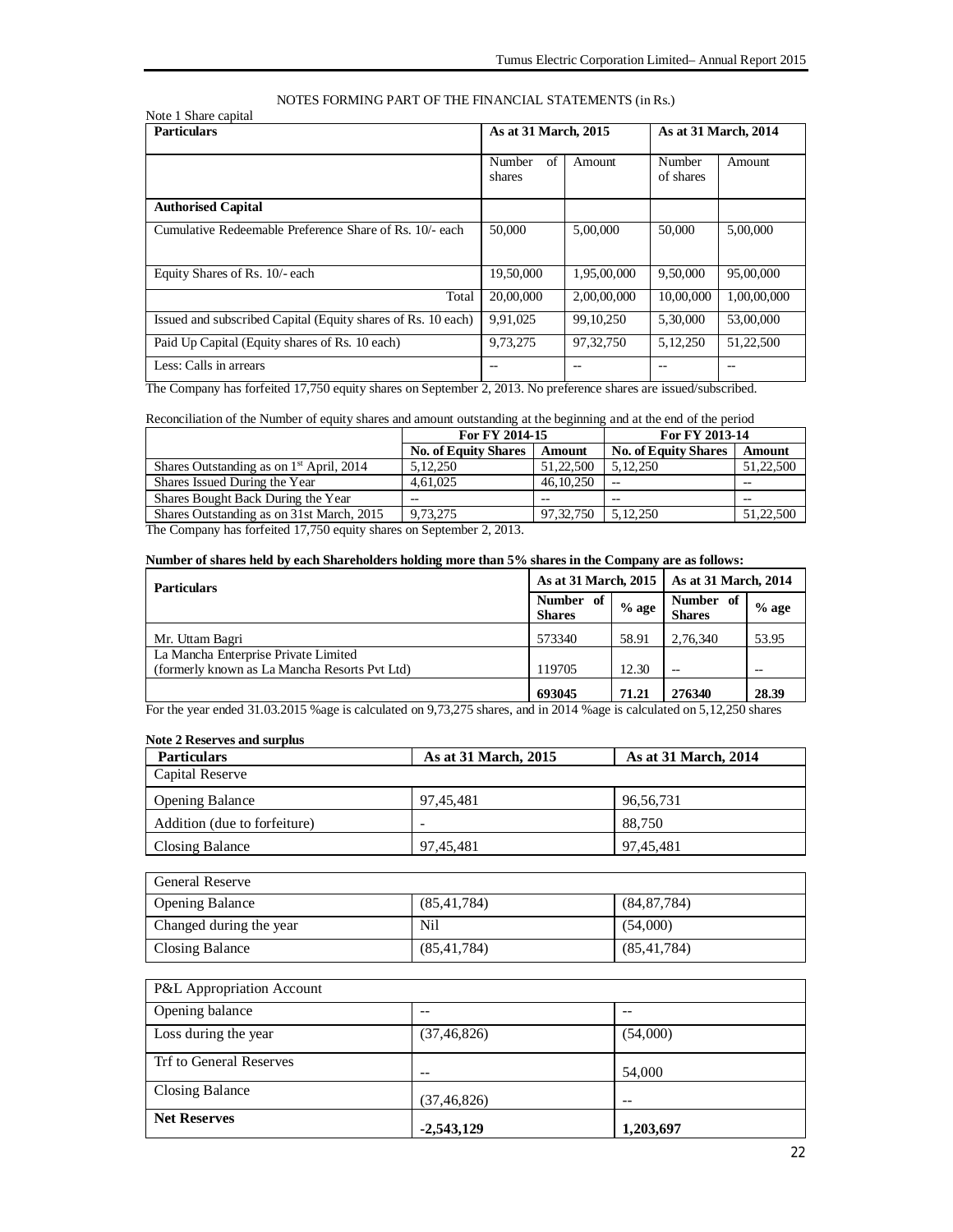# **Note 3 Other Current liabilities**

| Particulars             | As at 31 March, 2015 | As at 31 March, 2014 |
|-------------------------|----------------------|----------------------|
| <b>Sundry Creditors</b> | 49.950               | $- -$                |
| <b>Total</b>            | 49.950               | --                   |

# **Note 4 Short-term provisions**

| Particulars           | As at 31 March, 2015 | As at 31 March, 2014 |
|-----------------------|----------------------|----------------------|
| Short term provisions | $- -$                | 15.000               |
| Total                 | --                   | 15,000               |

## **Note 5 Non-current investments**

| Particulars                                                                                                                                                                              | As at 31 March, As at 31 March,<br>2015 | 2014      |
|------------------------------------------------------------------------------------------------------------------------------------------------------------------------------------------|-----------------------------------------|-----------|
| Gold ornaments & Coins                                                                                                                                                                   | 35,50,250                               | 35,50,250 |
| Investment in 2.825 listed Bonds of IIFL bonds<br>listed at BSE Limited under code 934819 ISIN INE866I07230<br>BSE Market price as on 31.3.2015 Rs. 1,034/- Market Value Rs. 29,21,050/- | 30.40.041                               |           |
| Others                                                                                                                                                                                   |                                         | 4.000     |
| Total                                                                                                                                                                                    | 65,90,291                               | 35,54,250 |

No provision is made for diminution in value of investments

# **Note 6 Cash and Cash Equivalents**

| <b>Particulars</b>                                                        | As at 31 March, $\vert$ | at 31<br>As        |
|---------------------------------------------------------------------------|-------------------------|--------------------|
|                                                                           | 2015                    | <b>March, 2015</b> |
| Cash and Bank Balances                                                    | 93.355                  | 27,81,947          |
| In fixed deposits with scheduled banks (maturity more than twelve months) | 5,00,000                | $- -$              |
| <b>Total</b>                                                              | 593.355                 | 27,81,947          |

# **Note 7 Other current assets**

| <b>Particulars</b>                | As at 31 March, 2015 | As at 31 March, 2014 |
|-----------------------------------|----------------------|----------------------|
| TDS deducted by Bank              | 1.922                | --                   |
| Security Deposit with BSE Limited | 46,103               | --                   |
| Interest accrued on FDR           | 7.900                | --                   |
| Others                            |                      | 5,000                |
| <b>Total</b>                      | 55,925               | 5,000                |

# **Note 8 Other Income**

| <b>Particulars</b>              | As at 31 March, 2015 | As at 31 March, 2014 |
|---------------------------------|----------------------|----------------------|
| Interest from FDR               | 19.213               | $- -$                |
| Profit form securities dealings | 24.218               |                      |
| <b>Total</b>                    | 43,431               | --                   |

## **Note 9 Employee benefits expense**

| <b>Particulars</b> | As at 31 March, 2015 | As at 31 March, 2014 |
|--------------------|----------------------|----------------------|
| Salaries and wages | 1.20.000             | $- -$                |
| <b>Total</b>       | 1,20,000             | --                   |

# **Note 10 Financial Cost**

| <b>Particulars</b> | As at 31 March, 2015 | As at 31 March, 2014     |
|--------------------|----------------------|--------------------------|
| Interest on OD     | 448                  | $\overline{\phantom{0}}$ |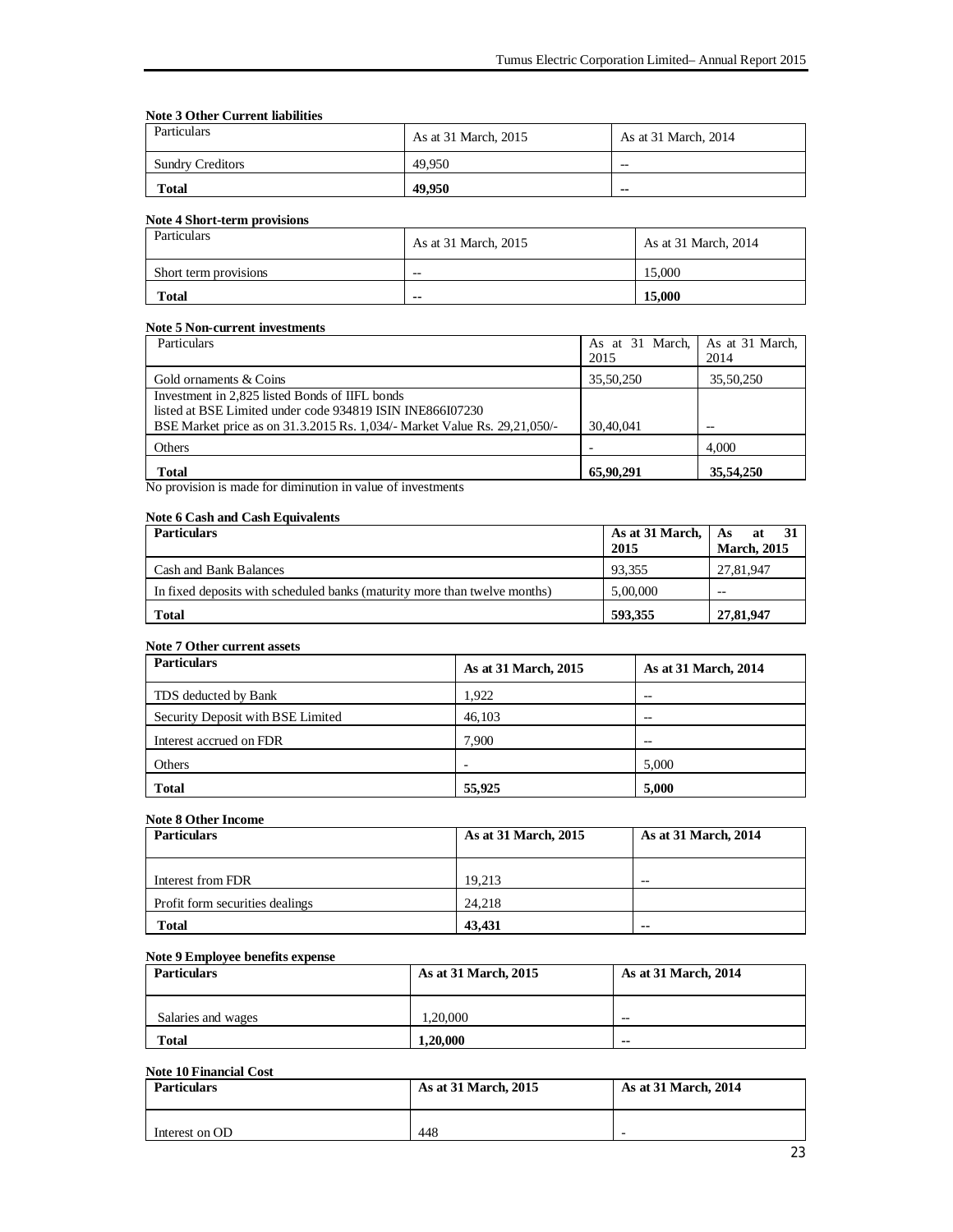| Interest paid (other than bank) | 1.45.025 | $- -$ |
|---------------------------------|----------|-------|
| <b>Total</b>                    | 145,473  | --    |

### **Note 11 Other administrative expenses**

| <b>Particulars</b>                    | As at 31 March, 2015 | As at 31 March, 2014 |
|---------------------------------------|----------------------|----------------------|
| Rent                                  | 162,000              |                      |
| Travelling & Conveyance               | 467,750              | $- -$                |
| Courier and Postage                   | 157,431              | $- -$                |
| BSE expenses and service tax          | 1,870,092            |                      |
| ROC expenses                          | 101,400              |                      |
| Other expenses (less than Rs. 1 lakh) | 766,111              | 54,000               |
| <b>Total</b>                          | 3,524,784            | 54,000               |

## **Note 12 - EARNINGS PER EQUITY SHARE (in Rs.)**

| <b>Particulars</b>                                                                  | As<br>at<br>31.<br>March<br>2015 | As<br>at<br>March 31, 2014 |
|-------------------------------------------------------------------------------------|----------------------------------|----------------------------|
| Basic Earnings per Share                                                            |                                  |                            |
| Profit/(Loss) attributable to Equity shareholders                                   | (37, 46, 826)                    | (54,000)                   |
| Weighted average number of equity shares #                                          | 5.76.667                         | 5.19.788                   |
| Basic Earnings Per Share                                                            | $-6.50$                          | $-0.10$                    |
| Face value per Share                                                                | $Rs.10/-$                        | $Rs.10/-$                  |
| Dilutive Earnings per Share                                                         | $-6.50$                          | $-0.10$                    |
| Profit after adjusting interest on potential equity shares                          | (37, 46, 826)                    | (54,000)                   |
| Weighted average number of equity share after considering potential equity shares # | 5.76.667                         | 5.19.788                   |
| Dilutive Earnings per Share                                                         | $-6.50$                          | $-0.10$                    |

There are no potential equity shares

# For 2013-2014 - 17,750 shares were forfeited on September 2, 2013. Weighted numbers of shares is calculated as (5,30,000 X 155/365 + 5,12,250 X (365-155)/365 = 5,19,788

For 2014-2015 - 461,025 shares were issued on a rights basis on February 9, 2014. Weighted numbers of shares is calculated as  $(512,250 \text{ X } 314/365 + 973,275 \text{ X}51/365) = 576,667$ 

## **Note 13: Significant Accounting Policies**

- 1. Basis of Preparation of Financial Statements The financial statements are prepared and presented under the historical cost convention, on the accrual basis of accounting and in accordance with the provisions of the Companies Act, 1956 ('the Act'), and the accounting principles generally accepted in India and comply with the accounting standards prescribed in the Companies (Accounting Standards) Rules, 2006 issued by the Central Government, in consultation with the National Advisory Committee on Accounting Standards, to the extent applicable. The financial statement are prepared and presented in the form set out in Part I and Part II of Revised Schedule of the Act, so far as they are applicable thereto. The Company is a Small and Medium Sized Company (SMC) as defined in the General Instructions in respect of Accounting Standards notified under the Act. Accordingly, the Company has complied with the Accounting Standards as applicable to a Small and Medium Sized Company.
- 2. Cash Flow Statement has been prepared under the indirect method as set out in the Accounting Standard (AS) 3: "Cash Flow Statement" issued by the ICAI.
- 3. Fixed Assets / Intangible Assets Company does not own any fixed asset.
- 4. Inventories Company does not have any inventories
- 5. Contingent Liabilities Nil
- 6. Investments are valued at cost
- 7. Earnings Per Share Basic & Diluted earnings per share are calculated by dividing the net profit or loss for the period attributable to equity shareholders by the weighted average number of equity shares outstanding during the period.
- 8. Revenue Recognition Revenue is recognized to the extent that it is probable that the economic benefits will flow to the Company and the revenue can be reliably measured.
- 9. Retirement and Other Employee Benefits Liability in respect of gratuity to employees is accounted for and as and when paid.
- 10. Taxation The company is incurring losses
- 11. Previous year's figures have been regrouped, rearranged or reclassified wherever necessary.